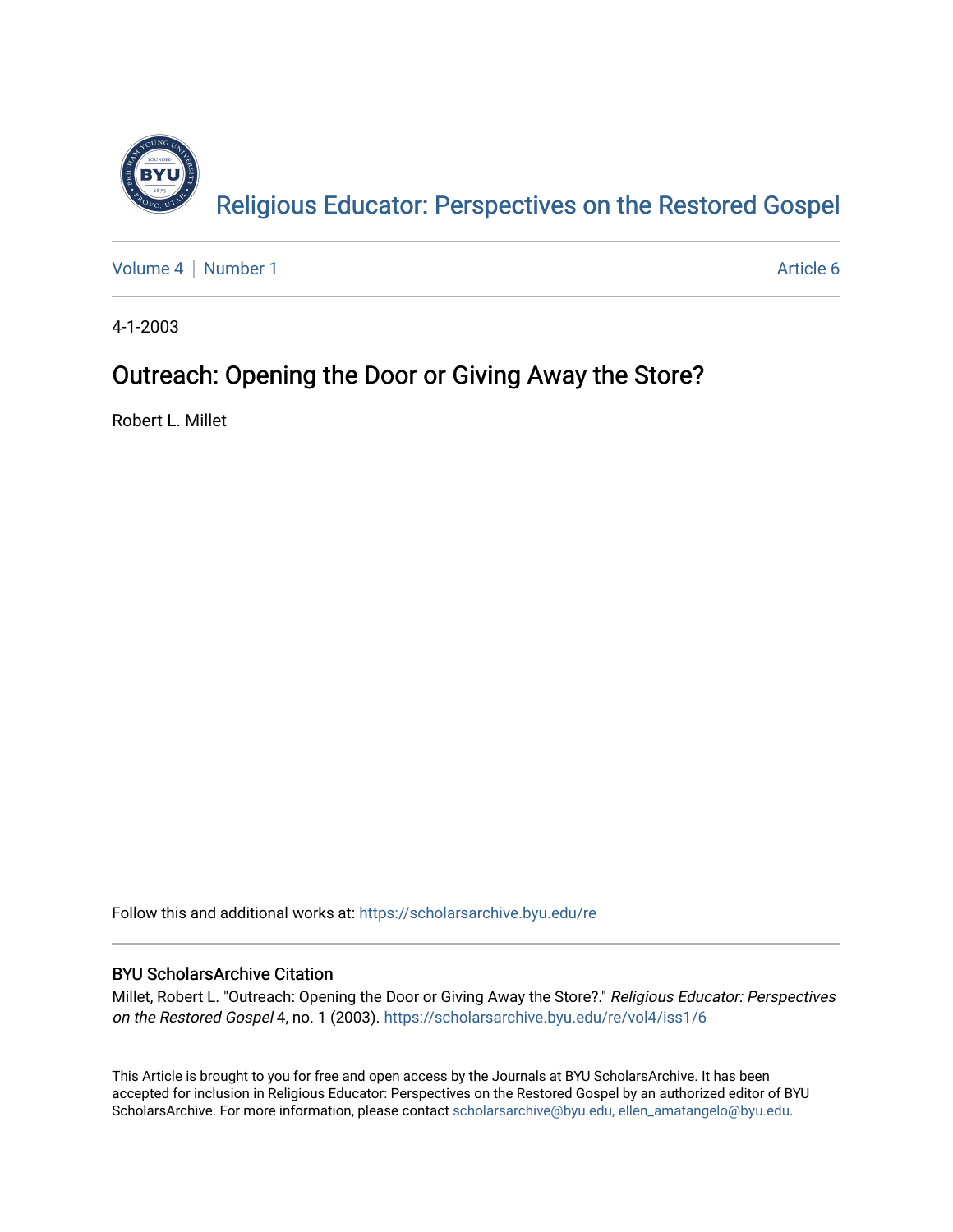

"In the spirit of Christian brotherhood and sisterhood, is it not possible to lay aside theological differences long enough to address the staggering social issues in our troubled world?"- Robert L. Millet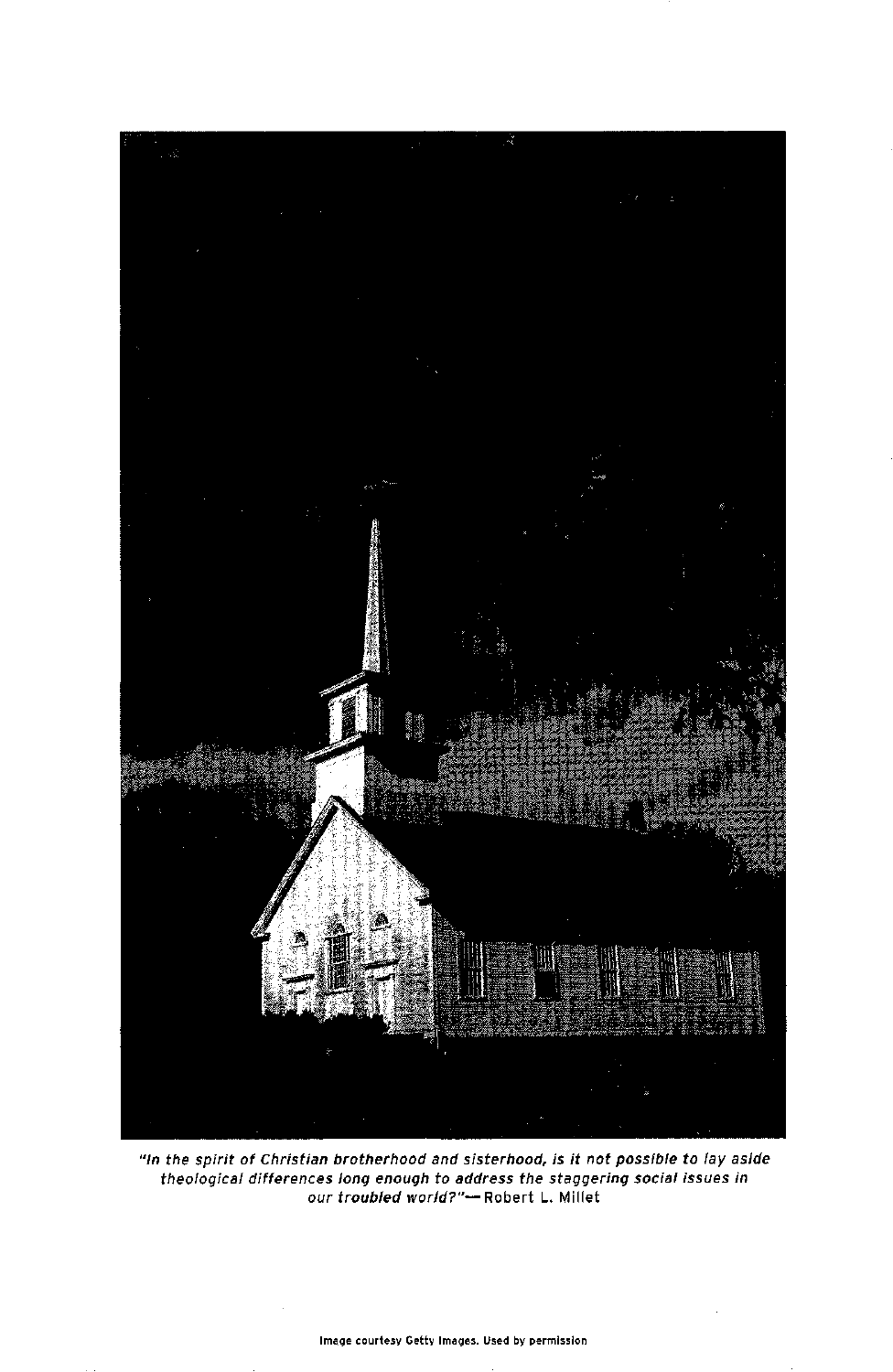# Outreach: Opening the Door or Giving Away the Store?

Robert L. Millet

Robert L. Millet is the Richard L. Evans Professor of Religious Understanding and former dean of Religious Education at BYU.

We are called to be holy, to stand as lights in a darkened world, to be different in order to make a difference. And yet we live in the world. We do not attend church every day of the week, nor do many of us associate only with persons of our own faith or moral persuasion. We have been called to come out of the world in the sense that we are to forsake the ways, whims, voices, and values of the world and the worldly. In speaking of His chosen Twelve, Jesus prayed: "I have given them thy word; and the world hath hated them, because they are not of the world, even as I am not of the world. I pray not that thou shouldest take them out of the world, but that thou shouldest keep them from the evil" (John  $17:14-15$ ; emphasis added). There is a fine line here. While on the one hand, the Saints of the most high are to eschew all forms of evil and reject every effort to dilute the divine or corrupt the truth, yet we are commissioned to be a leavening influence among the people of the earth. We cannot make our influence felt if we completely avoid the troublesome issues in society and insulate ourselves and our families from today's challenges. President Howard W. Hunter explained that "the gospel of Jesus Christ, which gospel we teach and the ordinances of which we perform, is a global faith with an all-embracing message. It is neither confined nor partial nor subject to history or fashion. Its essence is universally and eternally true. Its message is for all the world, restored in these latter days to meet the fundamental needs of every nation, kindred,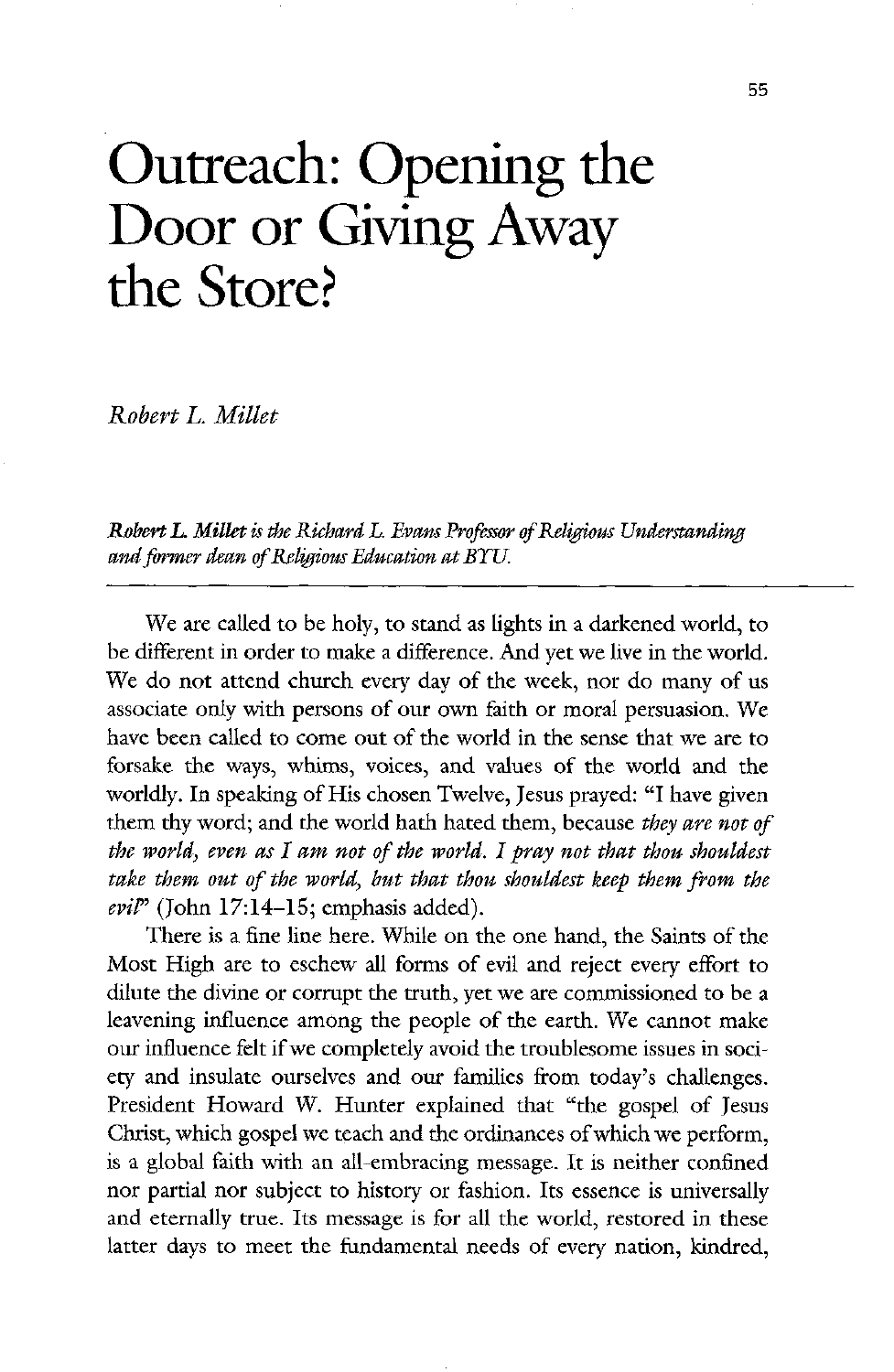tongue, and people on the earth. It has been established again as it was in the beginning—to build brotherhood, to preserve truth, and to save souls."

As members of The Church of Jesus Christ of Latter-day Saints, we have a responsibility to love and care for our neighbors and make a difference for good in their lives. Perhaps they will join our church, but perhaps they will not. Whether they do or not, we have been charged by our Lord and Master, as well as by His chosen spokesmen, to love them, to serve them, and to treat them with the same respect and kindness that we would extend to people of our own faith. Unfortunately, religious discussions with those not of our faith too often devolve into debates or wars of words as a result of defensiveness over theological issues. This need not happen when men and women of goodwill come together in an attitude of openness and in a sincere effort to better understand and be understood

There is a very real sense in which the Latter-day Saints are a part of the larger "body of Christ," the Christian community, whether certain groups feel comfortable with acknowledging our christianity or not. Given the challenges we face in our society—fatherless homes, child and spouse abuse, divorce, poverty, the spread of crime and delinquency, spiritual wickedness in high places-it seems so foolish for men and women who claim to believe in the Lord and Savior, whose hearts and lives have been surrendered to that Savior, to allow doctrinal differences to prevent them from working together. Okay, this person believes in a triune God, that the Almighty is a spirit, and that He created all things ex nihilo. I believe that God is an exalted Man, that He is a separate and distinct personage from the Son and the Holy Ghost. She believes that the Sabbath should be observed on Saturday, while her neighbor does not believe in blood transfusions. This one speaks in tongues, that one spends much of his time leading marches against social injustice, while a third believes that little children should be baptized. One good Baptist is a strict Calvinist, while another tends to take freedom of the will seriously, and so on, and so on. Do we agree on the problems in our world? Do we agree on the fact that most all of these ills have moral or spiritual roots

President Gordon B. Hinckley pleaded with us:

We must not become disagreeable as we talk of doctrinal differences. There is no place for acrimony. But we can never surrender or compromise that knowledge which has come to us through revelation and the direct bestowal of keys and authority under the hands of those who held them anciently. Let us never forget that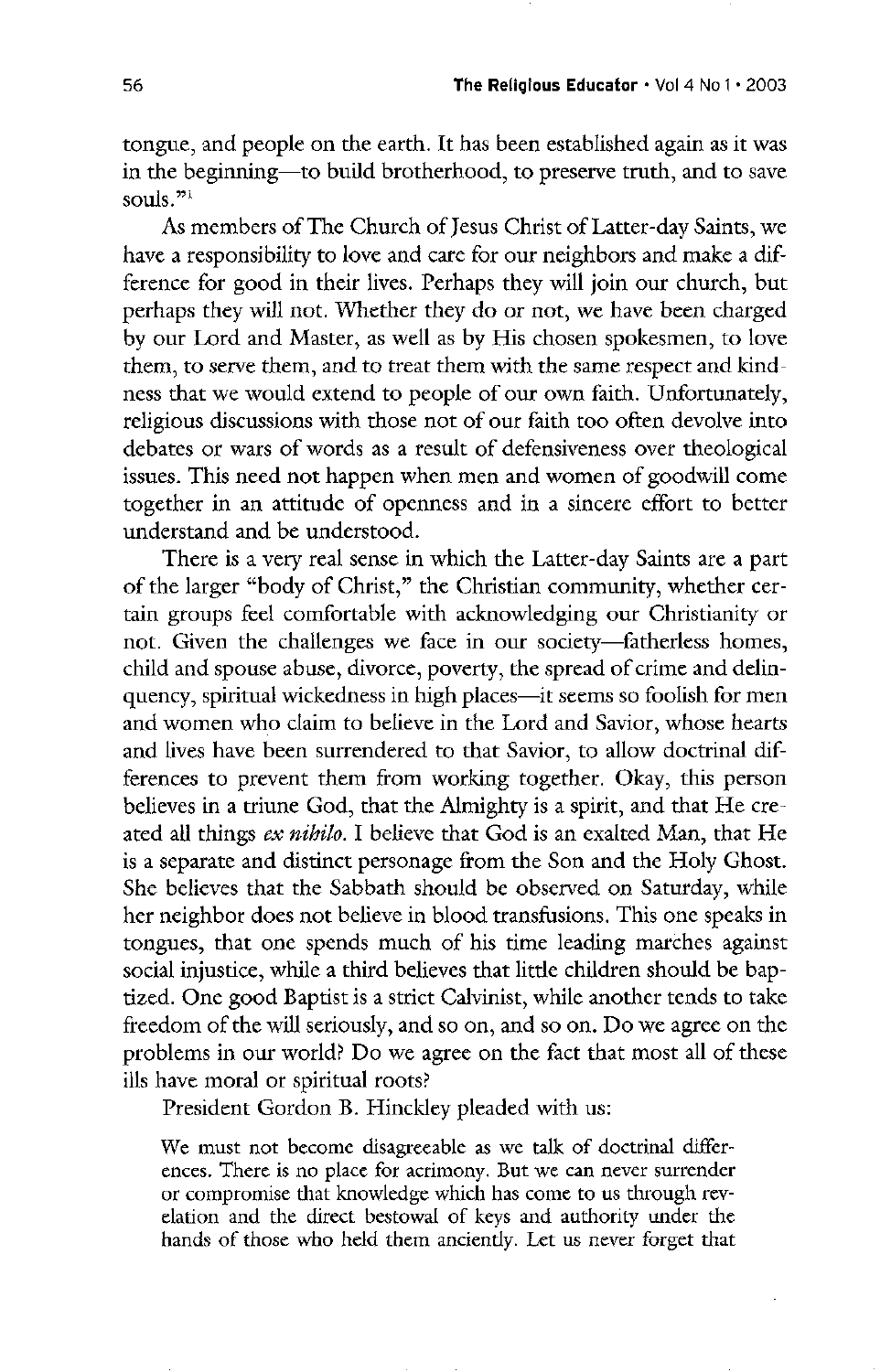this is a restoration of that which was instituted by the savior of the world. It is not a reformation of perceived false practice and doctrine that may have developed through the centuries

We can respect other religions and must do so. We must recognize the great good they accomplish. We must teach our children to be tolerant and friendly toward those not of our faith. We can and do work with those of other religions in the defense of those values which have made our civilization great and our society distinctive. $2$ 

In the spirit of Christian brotherhood and sisterhood, is it not possible to lay aside theological differences long enough to address the staggering social issues in our troubled world? My recent interactions with men and women of various faiths have had a profound impact on me; they have broadened my horizons dramatically and reminded mea sobering reminder we all need once in a while—that we are all sons and daughters of the same Eternal Father. We may never resolve our differences on the Godhead or the Trinity, on the spiritual or corporeal nature of Deity, or on the sufficiency of the Bible, but we can agree that salvation is in Christ; that the ultimate transformation of society will come only through the application of Christian solutions to press-

ing moral issues; and that the regeneration of individual hearts and souls is foundational to the restoration of virtue in our communities and nations

It is my conviction that God loves us, one and all, for I believe that He is our Father in Heaven and that He has tender regard for us. I also feel strongly that, in spite of growing wickedness, men and women throughout the earth are being led to greater light and knowledge—to the gradual realization of their own fallen nature and thus of their need for spiritual transformation. C. S. Lewis once stated that there are people who are slowly becoming christians though they do not yet call themselves so. There are people who do not accept the full Christian doctrine about Christ but who are so strongly attracted by Him that they are His in a much deeper sense than they themselves understand." Lewis went on to speak of people "who are being led by God's secret influence to concentrate on those parts of their religion which are in agreement with Christianity, and who thus belong to Christ without knowing it. $"$ <sup>3</sup>

I am fully persuaded that we can be committed Latter-day Saints and that we need not compromise one whit of our doctrine or our way of life; indeed, our strength, our contribution to the religious world, lies in our distinctiveness. We are who we are, and we believe what we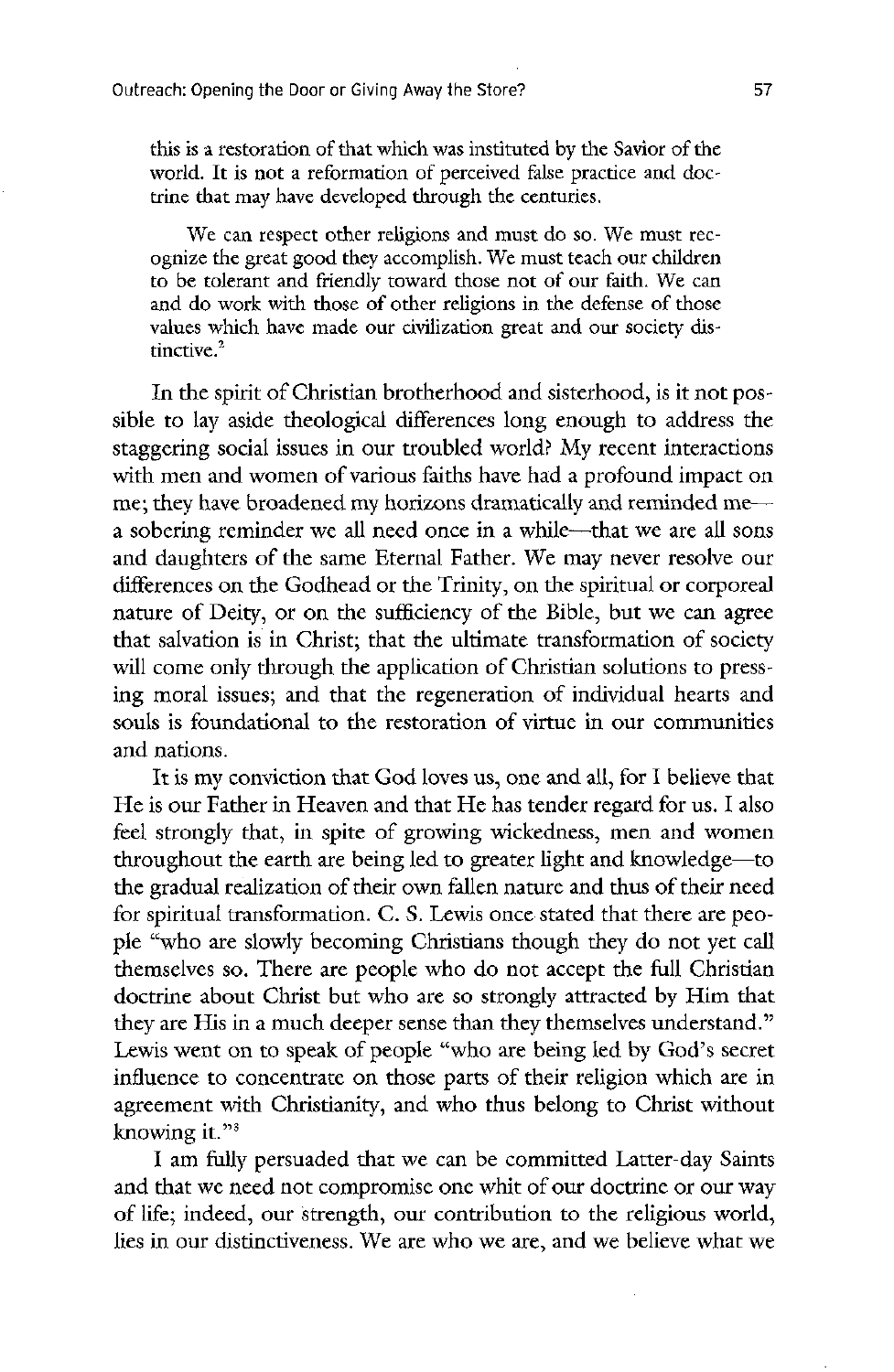believe. At the same time, we can and should build bridges of friendship and understanding with those of other faiths. I believe this is what our Master would do, He who mingled with all elements of society and whose gaze penetrated the faces and the facades of this temporal world.

Once again, the people of the covenant have been charged to be "a chosen generation, a royal priesthood, an holy nation, a peculiar people; that [we] should shew forth the praises of him who hath called [us] out of darkness into his marvelous light"  $(1$  Peter 2:9). Our religion is more than wearing dark suits and white shirts and attending meetings, more than external trappings or successful activities. What we are, deep down to the core, is so much more important than what we are doing or what we may appear to be. Elder Bruce R. McConkie taught: "In the final analysis, the gospel of God is written, not in the dead letters of scriptural records, but in the lives of the Saints. It is not written with pen and ink on paper of man's making, but with acts and deeds in the book of life of each believing and obedient person. It is engraved in the flesh and bones and sinews of those who live a celestial law, which is the law of the gospel. It is there to be read by others, first, by those who, seeing the good works of the Saints, shall respond by glorifying our Father in heaven, and finally by the Great Judge to whom every man's life is an open book." $4$ 

# Blessings and Challenges of Outreach

When I was appointed dean of Religious Education in 1991, I encouraged some of our teachers of world religion classes in their desire to visit Asian countries and become more personally acquainted with the people, the varying religions, and their ways of life. We began to rethink the role of the Richard L. Evans Chair and undertook a major reorganization. Competent and energetic scholars like David Paulsen, Darwin Thomas, Larry Porter, and Roger Keller were appointed as Evans professors. I found myself spending more and more time attending conferences, delivering lectures, and meeting religious leaders and academicians from religious schools. And, concurrently, I began a reading program (books, journals, magazines) that was broad and extensive, in terms of Christian doctrine and practice. I sensed I would not be in a position to carry on meaningful conversations with these people if I did not understand their backgrounds, their vocabularies, and even some of the crises in their respective traditions.

Understanding is a wonderful thing, especially among people of goodwill, among people who are open and teachable. Over the years, I have developed some remarkable friendships with people of many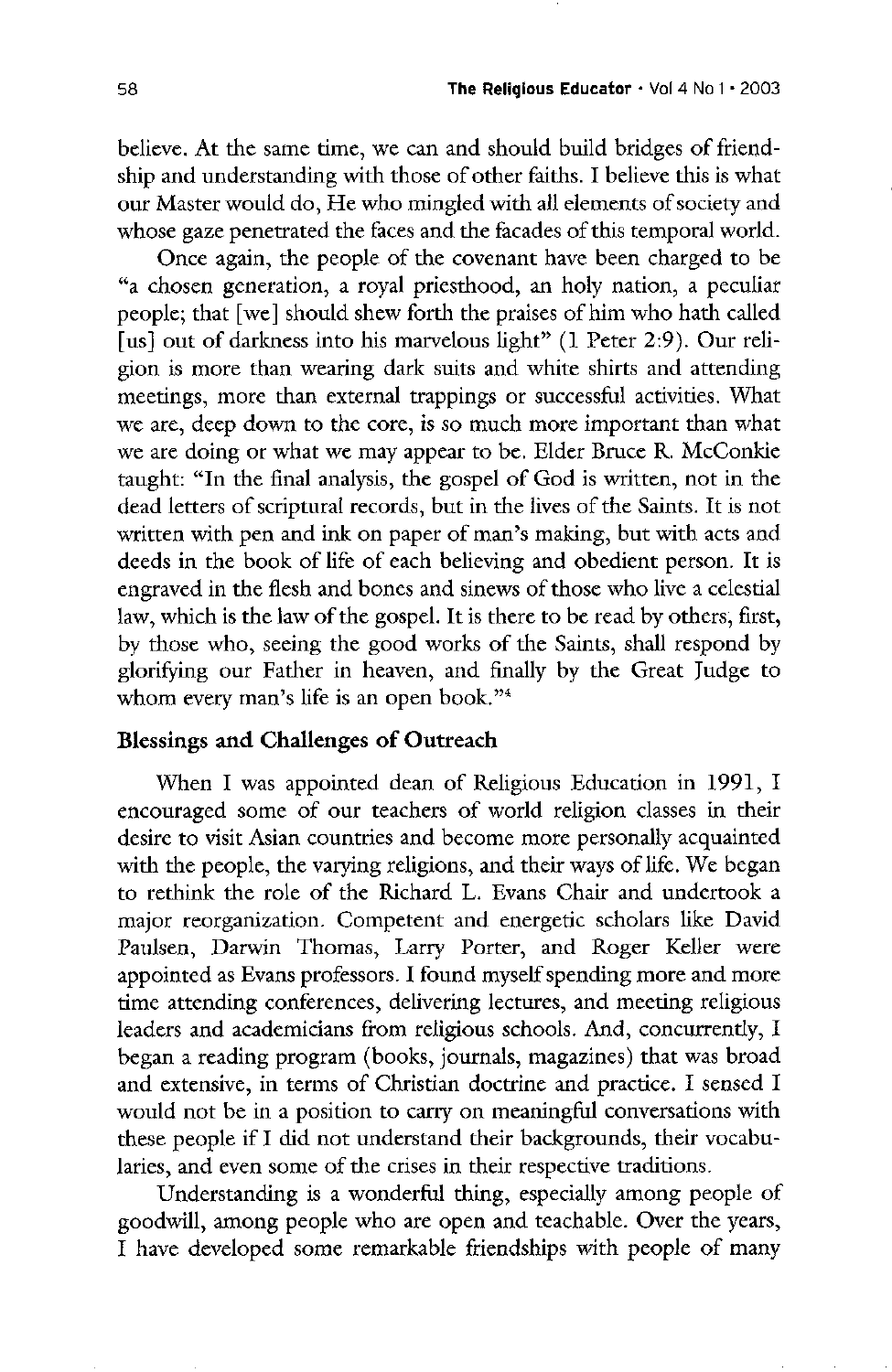faiths, but for some reason I have been especially attracted to Evangelical Christians. Maybe it has something to do with my own upbringing in Louisiana. Many of my cousins were Pentecostal Holiness, and a few of them are ministers today. I know something about their goodness, their devotion to Jesus Christ, and their desire to live for Him. I would have to be honest and admit that not every interaction with Evangelicals has been sweet and satisfying; I think Stephen Robinson could affirm, with me, that our encounters with some of the leaders of the Southern Baptist Convention were anything but warm and inviting. But on the whole, our meetings have been cordial, and I have almost always sensed at the conclusion of our gathering that both groups were different somehow—they were just a bit less suspicious of us, and we were slightly less critical of them.

There have been some unanticipated blessings associated with outreach and with interfaith dialogue. Some of these people have become my friends—my *friends*. I have grown to appreciate them, admire them, and look up to them. On certain occasions, I have felt the pure love of Christ toward them. This feeling attests to me that God loves them and that what we are about is the result of neither accident nor coincidence I must say at this point that there is a world of difference between being able to teach the doctrines of salvation to those of our own faith and being able to do the same to those not of our faith. Our backgrounds and vocabularies are so different that I have been required to bend and stretch and reach for clarity of expression. Let me illustrate. It is not uncommon to have one of my Christian friends, particularly one who knows me well and senses my commitment to the Savior, ask me, "Bob, if you sincerely believe in the ransoming power and completed work of Jesus Christ, why do you as a people build and attend temples? Is salvation really in Christ, or must you enter the temple to be saved?" This is an excellent question, one that has forced me to ponder carefully upon the place and meaning of temples in Latter-day Saint theology I sat at lunch a few years ago with a dear friend of mine, Pastor Greg Johnson, who happens to be an Evangelical minister. We have met on many occasions to chat, to reflect on one another's faith, to ask hard questions, to seek to better understand each other's beliefs. On this particular occasion, we were discussing grace and works. I had assured my friend that Latter-day Saints do in fact believe in, accept, and rely upon the saving mercy of Jesus. "But Bob," he said, "you folks believe you have to do so many things to be saved!"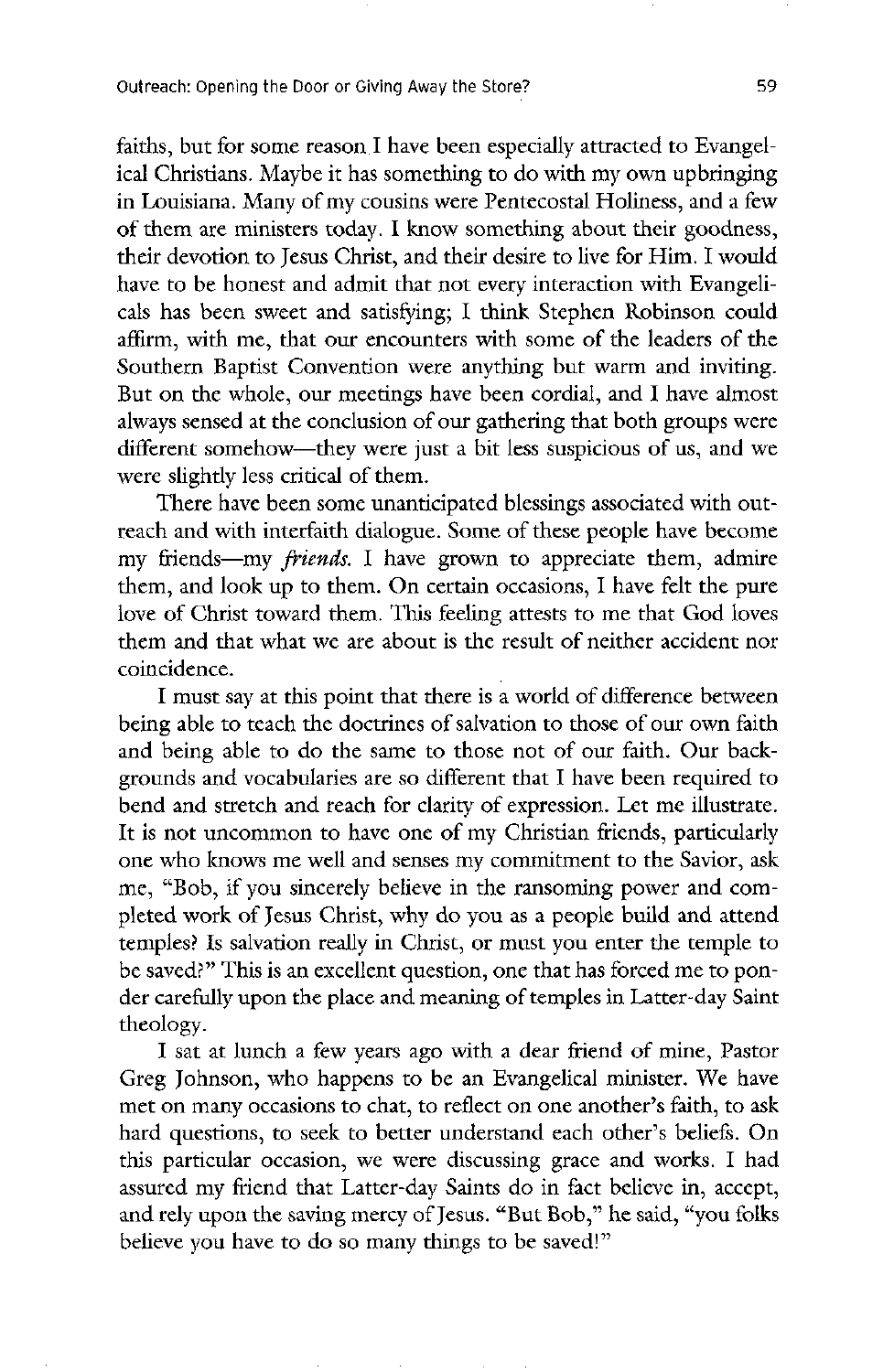"Like what?" I asked.

"Well," he continued, "let's just take baptism, for example. You believe that baptism is what saves you."

"No, we don't," I responded.

"Yes, you do," he followed up. "You believe baptism is essential for entrance into the celestial kingdom

"Yes," I said, "while baptism or other ordinances are necessary as channels of divine power and grace, they are not the things that save us. *Jesus* saves us!"

my response about baptism to my colleague is also applicable to temples and temple work. While Latter-day Saints believe and teach that the highest form of salvation or exaltation comes to those who receive the blessings of the temple (see  $D&C 131:1-4$ ), we do not in any way believe that it is the temple, or the ordinances contained there, that saves us. Salvation is in Christ. We believe the temple makes us eligible to receive the covenants and ordinances that open the door to greater truths; it is a house of learning, of communion and inspiration, of covenants and ordinances, of service, and of personal refinement. We believe that the temple is the house of the Lord. But it is not the Lord. We look to Christ the Person for salvation. I doubt that I would ever

have come to those conclusions had I not been challenged by my friends of other faiths regarding the place of christ in our temple worship

Now, to be sure, there have been a host of challenges to this work of outreach. Some have asked: "Why are you doing this? Do you really think you will convert that person to our way of thinking? How can you justify the time and expense required of such efforts?" Others are forever suspicious that any person who wants to build relationships with us must have some malicious motive. The greatest source of frustration I have felt in this work—and the one that has brought me to the brink of turning in my badge and resigning from my professorship—has not been unsuccessful encounters with other Christians but rather with misunderstanding and occasionally outright unkindness on the part of Latter-day Saints. In some cases, I suppose it is simply a matter of their questioning my motives or wondering how it is possible to make progress in interfaith dialogue without some form of doctrinal compromise. I am persuaded that too often such suspicion comes from plain old ignorance, from a lack of the love of God in the heart, or simply from a lack of perspective about the bigger picture.

Another challenge with outreach is simply being able to respond to difficult questions that come from those of other faiths. Most of the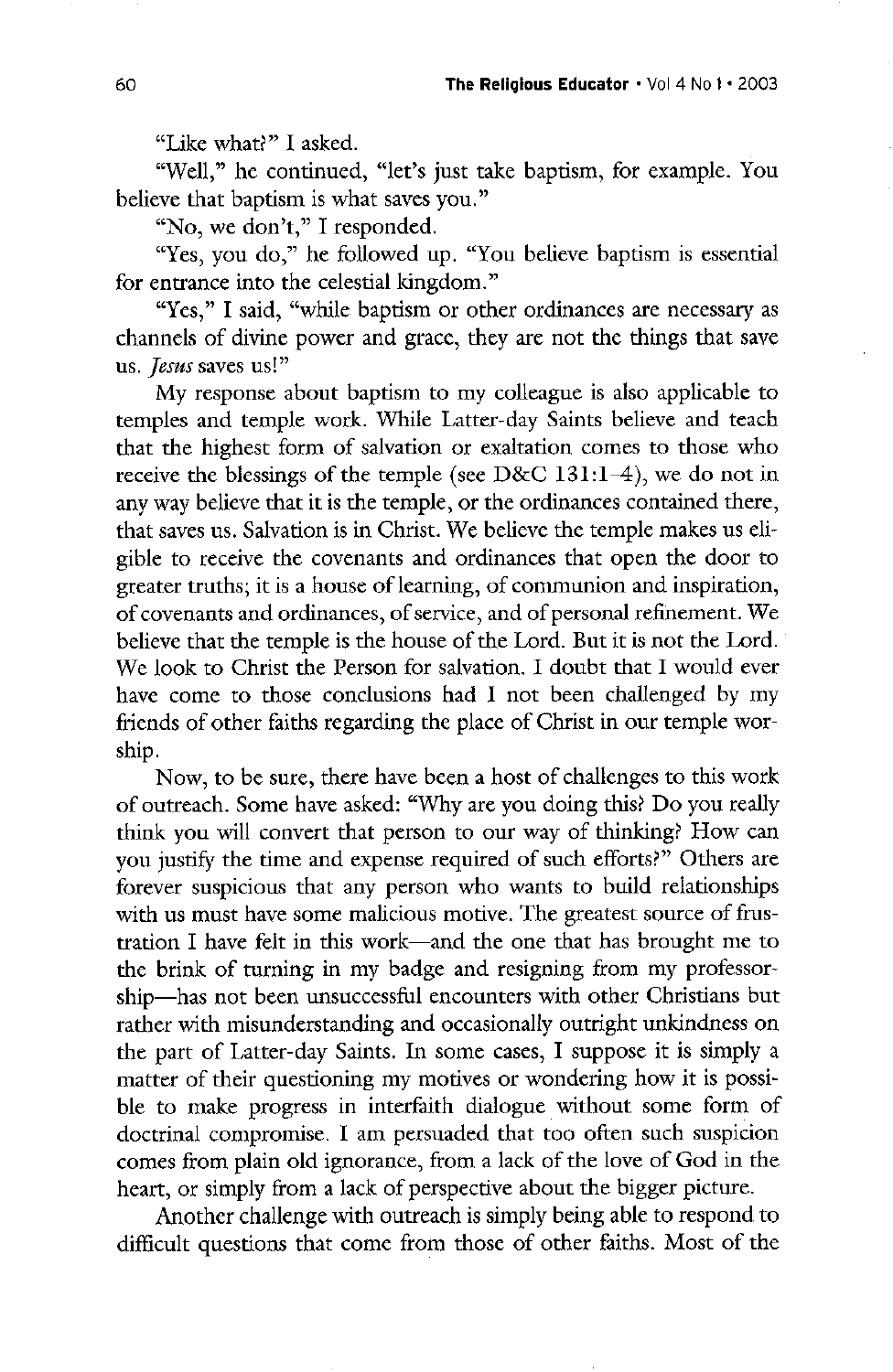doctrinal or historical queries are handled easily enough. But there are some particularly sensitive topics—for example, God was once a man; how Jesus is literally the Son of God; what it means for man to become like God; women and the priesthood; priesthood restriction until 1978; plural marriage; and so forth—topics that tax the soul, causing one to wonder how little or how much to say. Little is generally better than much, and "I really don't know" works quite well too. The other thing I have begun to stress with groups is that the "doctrine of the Church" today has a rather narrow focus and direction; central and saving doctrine is what we are called upon to emphasize, not tangential and peripheral doctrines. Not everything that was ever spoken or written by a church leader in the past is necessarily a part of the doctrine of the Church today. Ours is a living constitution, a living tree of life, a dynamic Church (see  $D&C$  1:30). We are commanded to pay heed to the words of living oracles (see  $D&C$  90:3-5).

## A broader perspective

Outreach requires a broader perspective on how God is working throughout the earth through men and women of all types and attitudes and religious persuasions. Five years ago, I read the autobiography of Billy Graham, entitled *Just As I Am* (San Francisco: HarperCollins, 1997). It was a life-changing experience for me. I had, of course, grown up in the South watching Billy Graham revivals and thus was not completely ignorant of his prominence in the religious world. But I was not prepared for what I learned. His influence for good among rich and poor, black and white, high and low—including his service as spiritual adviser to several presidents of the United States—was almost overwhelming to me. The more I read, the more I became acquainted with a good man, a God-fearing man, a person who had felt called to take the message of Christ to the far parts of the earth. I remember sitting in my chair in the living room finishing the last page of the book. No one else was in the house except for my wife, Shauna, who was also reading. As I laid the book down, I let out a rather loud "Wow!" Shauna responded with "What did you say?" I replied: "Wow!" What a life!" I remember being very emotional at the time, sensing deep down that God had worked wonders through this simple but submissive North Carolina preacher. Not long after I had read the Graham autobiography, one of our faculty drew my attention to a general conference address by Elder Ezra Taft Benson given in April 1972. "God, the Father of us all," Elder Benson said, "uses the men of the earth, especially good men, to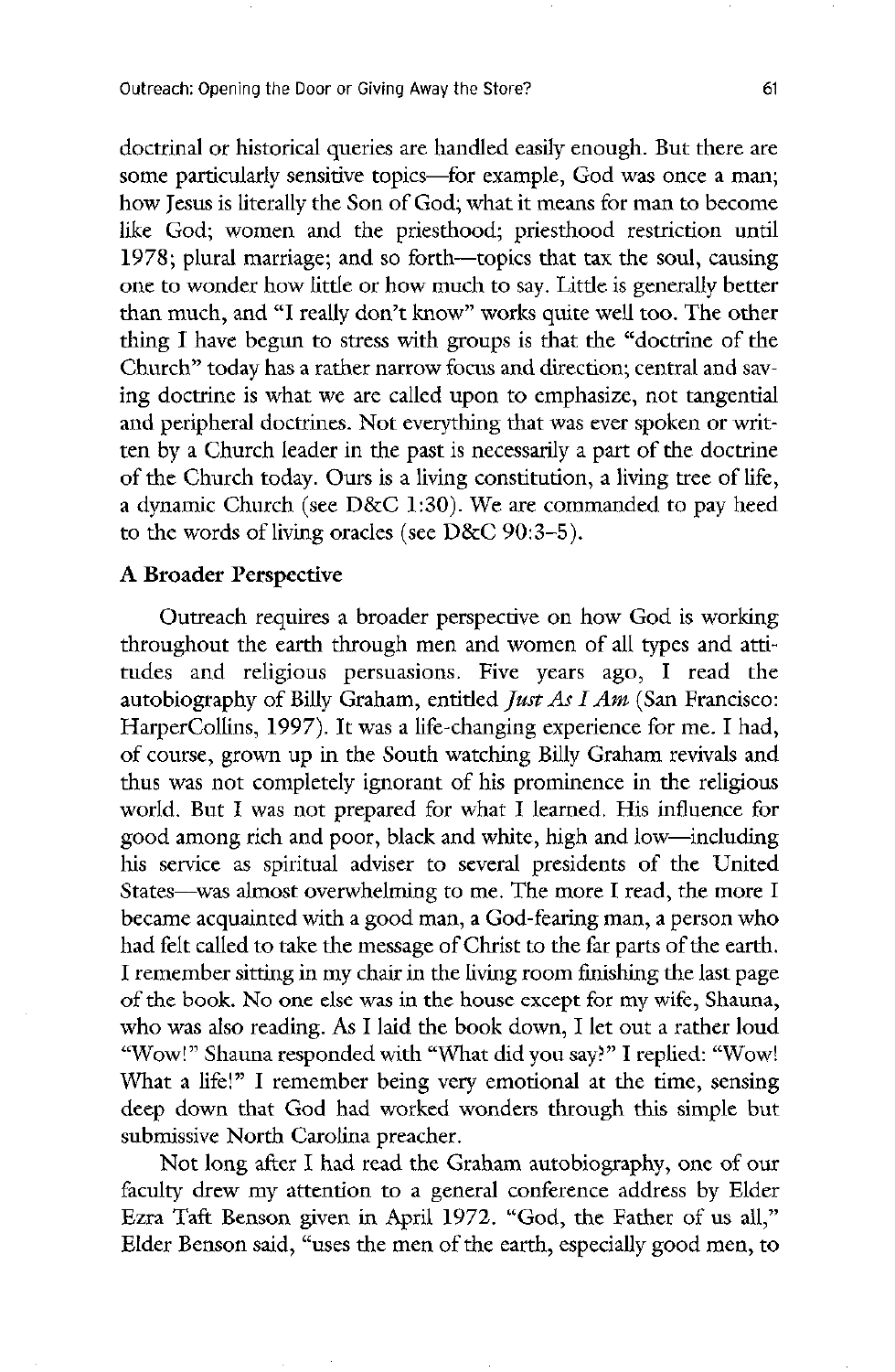accomplish his purposes. It has been true in the past, it is true today, it will be true in the future." Elder Benson then quoted the following from a conference address delivered by Elder Orson F. Whitney in 1928: "Perhaps the Lord needs such men on the outside of His Church to help it along. They are among its auxiliaries, and can do more good for the cause where the Lord has placed them, than anywhere else. . . . Hence, some are drawn into the fold and receive a testimony of the truth; while others remain unconverted,  $\dots$  the beauties and glories of the gospel being veiled temporarily from their view for a wise purpose. The Lord will open their eyes in His own due time." Now note this particularly poignant message: "God is using more than one people for the accomplishment of His great and marvelous work. The Latter-day Saints cannot do it all. It is too vast, too arduous for any one people. . . . We have no quarrel with the Gentiles. They are our partners in a certain sense."<sup>5</sup>

In June of 1829, Oliver Cowdery and David Whitmer were instructed, "Contend against no church, save it be the church of the devil" (D&C 18:20). Elder B. H. Roberts offered this insightful commentary on this passage:

I understand the injunction to Oliver Cowdery to "contend against no church, save it be the church of the devil"  $(D&C 18:20)$ , to mean that he shall contend against evil, against untruth, against all combinations of wicked men. They constitute the church of the devil, the kingdom of evil, a federation of unrighteousness; and the servants of God have a right to contend against that which is evil, let it appear where it will, in Catholic or in Protestant Christendom, among the philosophical societies of deists and atheists, and even within the Church of Christ, if, unhappily, it should make its appearance there. But, let it be understood, we are not brought necessarily into antagonism with the various sects of Christianity as such. So far as they have retained fragments of Christian truth—and each of them has some measure of truth—that far they are acceptable unto the Lord; and it would be poor policy for us to contend against them without discrimination. Wherever we find truth, whether it exists in complete form or only in fragments, we recognize that truth as part of that sacred whole of which the Church of Jesus Christ is the custodian; and I repeat that our relationship to the religious world is not one that calls for the denunciation of sectarian churches as composing the church of the devil

Elder Roberts added this statement that demonstrates the kind of breadth necessary in reaching out and understanding our brothers and sisters of other faiths: "All that makes for untruth, for unrighteousness constitutes the kingdom of evil—the church of the devil. All that makes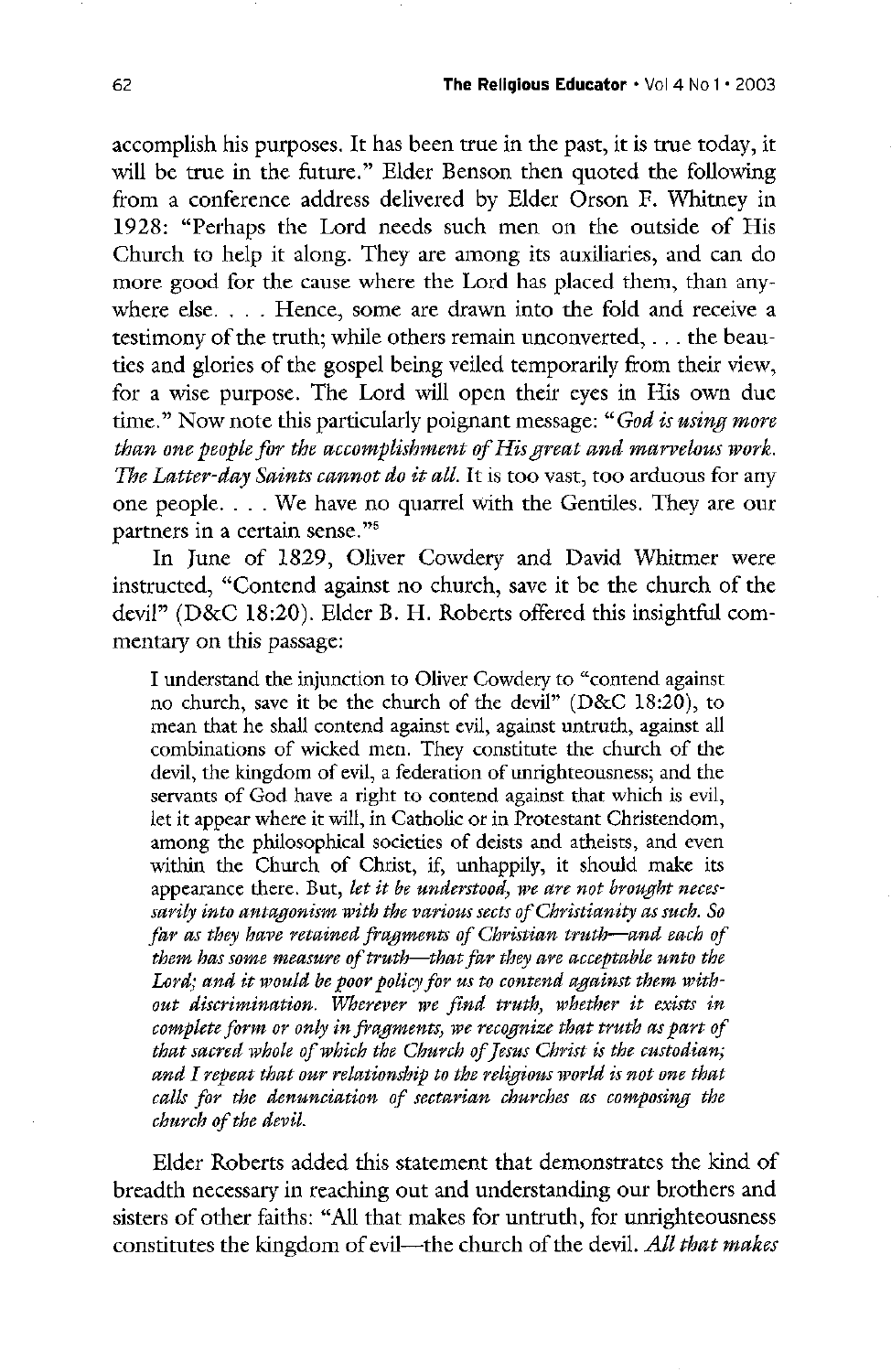for truth, for righteousness, is of God; it constitutes the kingdom of righteousness—the empire of Jehovah; and, in a certain sense at least, constitutes the Church of Christ. With the latter—kingdom of righteousness—we have no warfare. On the contrary, both the spirit of the Lord's commandments to his servants and the dictates of right reason would suggest that we seek to enlarge this kingdom of righteousness both by recognizing such truths as it possesses and seeking the friendship and cooperation of the righteous men and women who constitute its membership."<sup>6</sup>

Let me pose three questions—questions I propose we have not pondered or probed enough. What was the Great Apostasy? What was lost? What was not lost? We know from the Book of Mormon and from modern scripture that following the time the gospel was delivered to the Gentiles, plain and precious truths, as well as many covenants of the Lord, were taken from or kept back from the Bible and from the gospel of Jesus Christ (see 1 Nephi 13; D&C 6:26; 8:11; Moses 1:40–41). We know that with the deaths of the Apostles, the keys of the kingdom of God—the directing power, the right of presidency—were lost. Those apostolic keys had been conferred in order to direct the work of the ministry (including overseeing and performing the sacraments or ordinances) and also to assure the correctness of doctrine and Church practice within and among the branches of the Church. The truths and covenants that were lost surely included the teachings and ordinances of the temple and the nature of exaltation; the destiny of man (including his premortal existence); the nature and personality of God and the Godhead; life and labors in the postmortal spirit world; three degrees of glory in the heavens hereafter; and so forth. Over the decades, in an effort to satisfy the accusations of Jews who denounced the notion of three Gods (Father, Son, and Holy Ghost) as polytheistic and at the same time to incorporate ancient but appealing Greek philosophical concepts of an all-powerful moving force in the universe, the Christian Church began to redefine the Father, Son, and Holy Spirit. Centuries of debate on the nature of the Godhead took place at Nicaea (A.D. 325), Constantinople (A.D. 381), Ephesus (A.D. 431), and Chalcedon (A.D. 451), resulting in creedal statements that became the walk and talk of Christian doctrine. Men sought to harmonize revealed doctrine with Greek philosophy, which resulted in the corruption of fundamental and foundational truths As one writer not of our faith has observed, "The classical theological tradition became misguided when, under the influence of Hellenistic philosophy, it defined God's perfection in static, timeless terms. All change was considered an imperfection and thus not applicable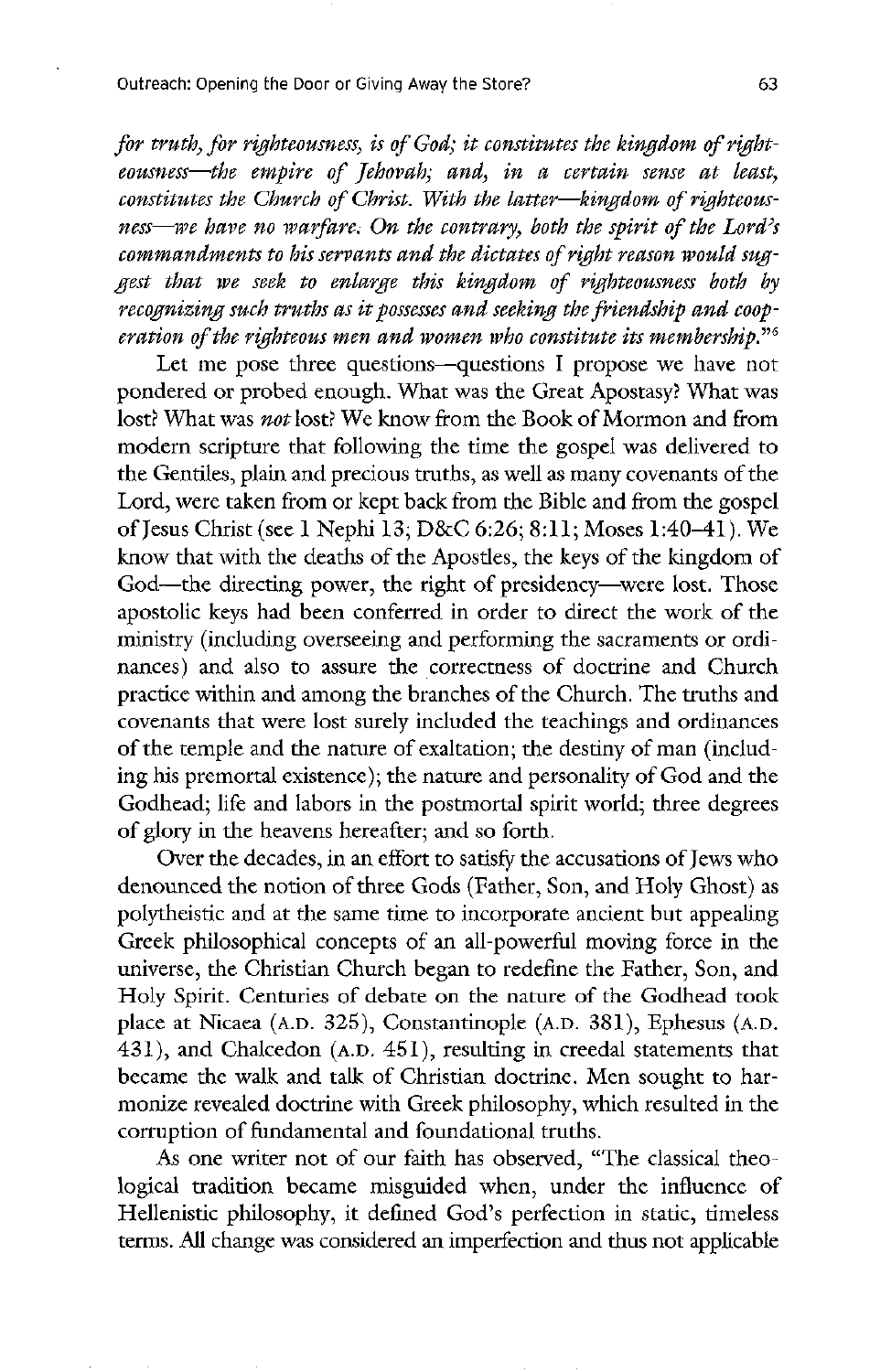to God."<sup>7</sup> Further, "since Plato, Western philosophy has been infatu ated with the idea of an unchanging, timeless reality. Time and all change were considered less real and less good than the unchanging timeless realm.  $\ldots$ . This infatuation with the 'unchanging' unfortunately crept into the church early on and has colored the way christians look at the world, read their Bibles, and develop their theology."<sup>8</sup>

I have wrestled for years with the meaning of certain verses in the Book of Mormon. The allegory of Zenos (Jacob 5) seems to divide the history of the world (and of God's patient workings with His covenant people) into distinct time periods. My understanding is that beginning in verse 29, after "a long time had passed away," we have moved through a universal apostasy into the dispensation of the fulness of times. Thus, verses 29 through 77 are devoted principally to the Holy One of Israel's dealings with the posterity of Jacob from the time of the call of Joseph Smith until the end of the Millennium. After the Lord of the vineyard and His servant return to the mother tree, they discover that it has produced wild fruit, "and there is none of it which is good"  $(v. 32)$ . This language is reminiscent of the words of Joseph Smith regarding what he was taught in his First Vision: "I was answered that I must join none of them [the churches of his day], for they were all

wrong" (Joseph Smith—History 1:19).

In the allegory of Zenos, the Lord of the vineyard asks what should be done to the tree in order to produce and preserve good fruit. Notice the servant's answer: "Behold, because thou didst graft in the branches of the wild olive-tree they have nourished the roots, that they are alive and they have not perished; wherefore thou beholdest that they are yet good" (Jacob  $5:31-34$ ; emphasis added). What are the roots that are alive and "yet good"? When I first came to BYU, I was informed by one of the senior faculty that the roots were the blood of Israel, and I think there is much to recommend this idea. I would like to suggest another, perhaps related, interpretation. What if the roots are remnants of Christianity, pieces and parts and principles of the original gospel of jesus christ that have survived the centuries through the teachings or practices of both Protestant and Catholic churches? It is as though the servant is saying to his Master: "Look, we have a foundation upon which to build, an ancient archetype of the full gospel that rests deep within the souls and minds of good people throughout the earth. We can begin the final work of gathering Israel, and we can restore and replace and rebuild upon those fundamental verities of the primitive gospel." Discussing the passing of the primitive Church and the flickering and dimming (not dousing) of the flame of Christian faith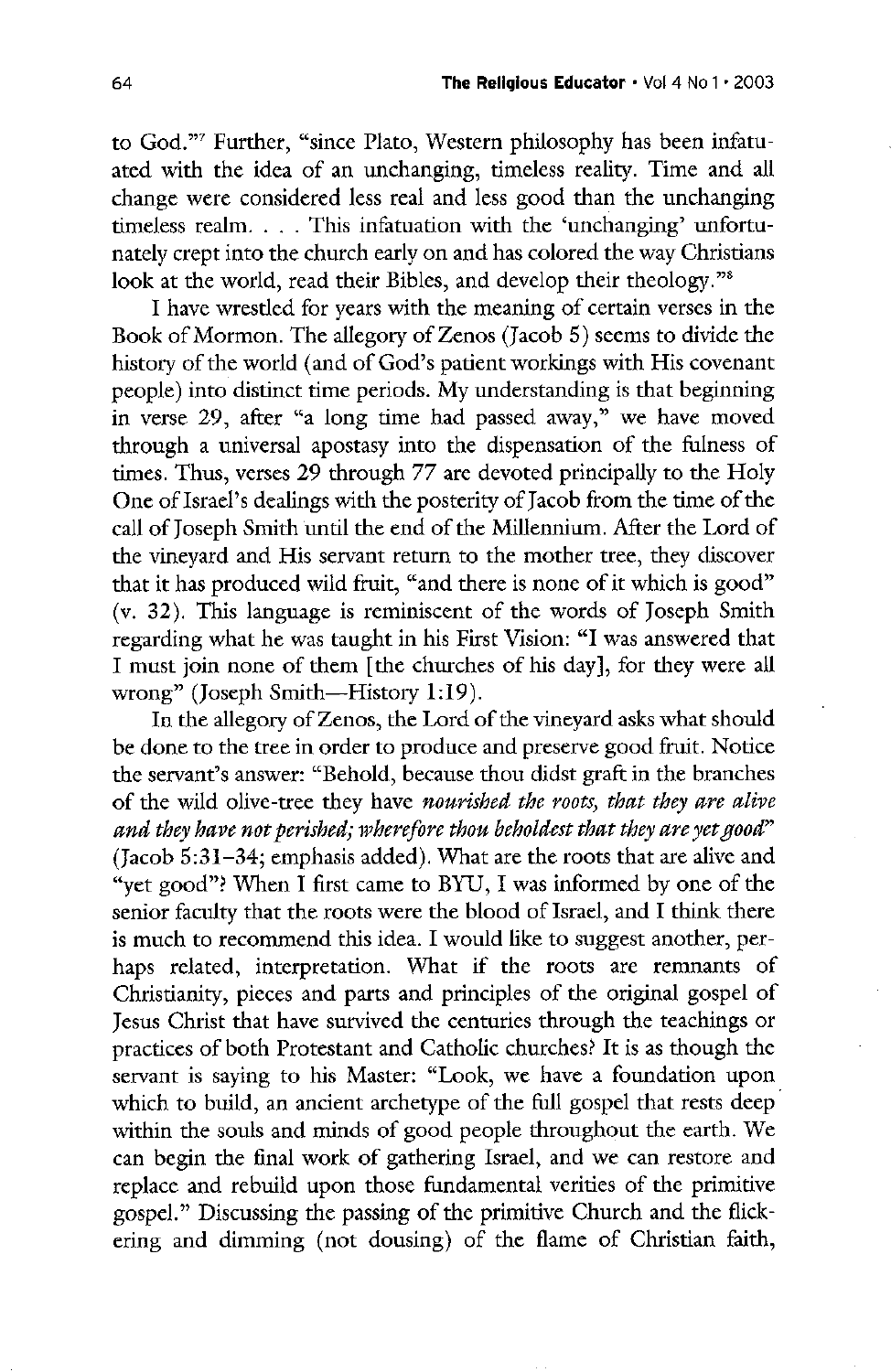President Boyd K. Packer stated: "But always, as it had from the beginning, the Spirit of God inspired worthy souls. We owe an immense debt to the protesters and the reformers who preserved the scriptures and translated them. They knew something had been lost. They kept the flame alive as best they could."<sup>9</sup>

President Hinckley made this observation: "Reflect upon it, my brethren and sisters. For centuries the heavens remained sealed. Good men and women, not a few—really good and wonderful people—tried to correct, strengthen, and improve their systems of worship and their body of doctrine. To them I pay honor and respect. How much better the world is because of their bold action. While I believe their work was inspired, it was not favored with the opening of the heavens, with the appearance of Deity."<sup>10</sup>

It is but reasonable, therefore, that elements of truth, pieces of a much larger mosaic, should be found throughout the world in varying cultures and among diverse religious groups. Further, as the world has passed through phases of apostasy and restoration, relics of revealed doctrine remain, albeit in some cases in altered or even convoluted forms. President Joseph F. Smith had much to say to those who seek to upstage Christianity. Jesus Christ, he taught, "being the fountain of truth, is no imitator. He taught the truth first; it was his before it was given to man.  $\ldots$  If we find truth in broken fragments through the ages, it may be set down as an incontrovertible fact that it originated at the fountain, and was given to philosophers, inventors, patriots, reformers, and prophets by the inspiration of God. It came from him through his Son Jesus Christ and the Holy Ghost, in the first place, and from no other source. It is eternal. $"$ <sup>11</sup> The tenth section of the Doctrine and Covenants includes instructions to the young prophet joseph smith regarding the loss of the 116 pages of the Book of Mormon manuscript. Toward the latter part of the revelation, the Lord speaks of the prayers of the ancient Nephites that the fulness of the gospel might be made known in a future day to people who come to America and that this land "might be free unto all of whatsoever nation, kindred, tongue, or people they may be. And now, behold, according to their faith in their prayers will I bring this part of my gospel [specifically the Book of Mormon, but also the other revelations of the Restoration to the knowledge of my people. Behold, I do not bring it to destroy that which they have received, but to build it up" ( $D&C$  10:49–52). This seems to be the Lord's way of affirming that when He delivers additional light and truth to His children, even additional scripture, He in no way detracts from what has been dispensed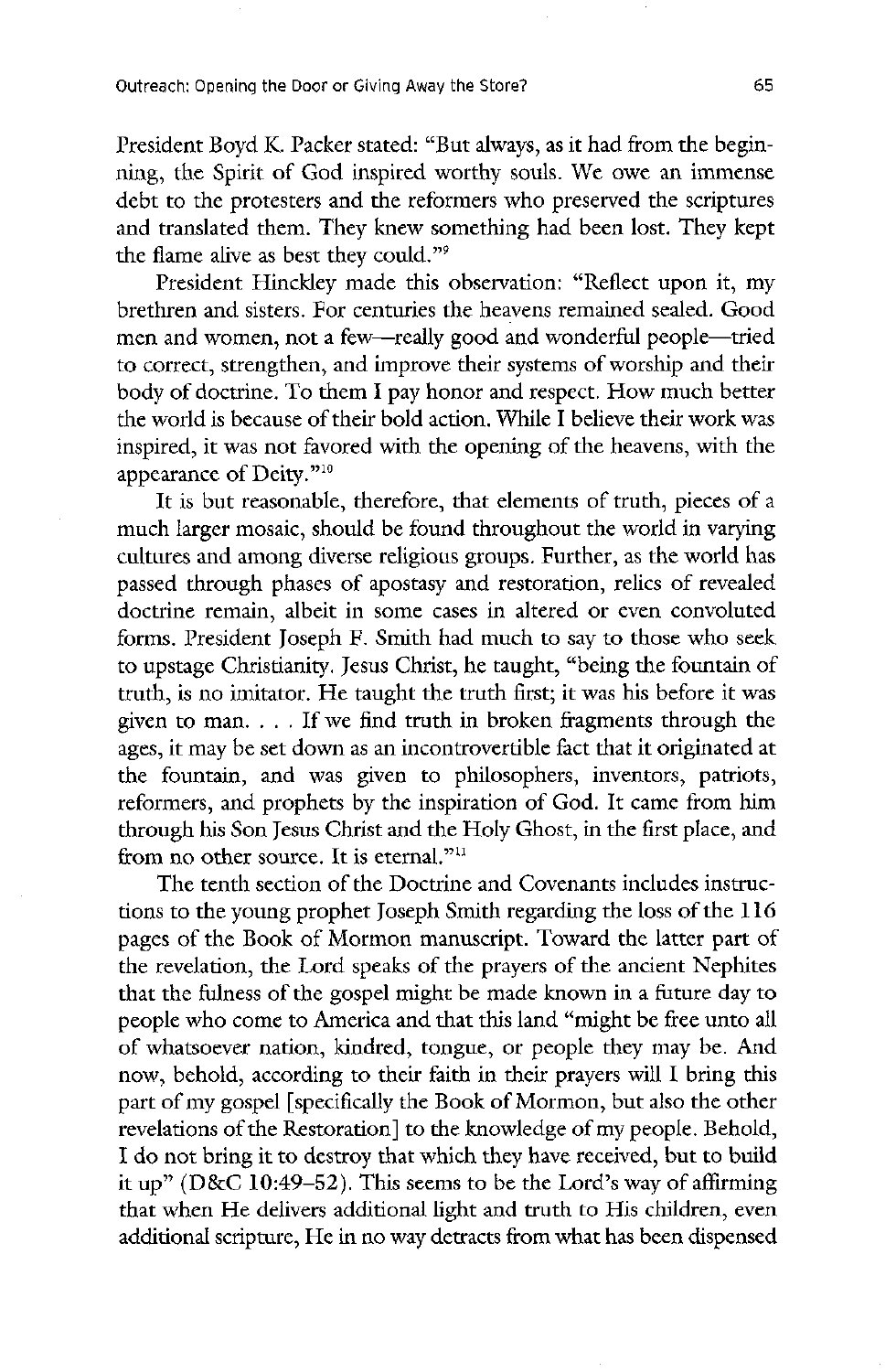before. In this case, neither the Book of Mormon nor the additional revelations would lessen in the slightest the precious and distinctive contribution of the Holy Bible. The scriptures of the Restoration bear a united witness with the bible of the divinity of jesus christ and working together, confound false doctrine, lay down contention, and establish peace (see  $2$  Nephi  $3:12$ ).

Now note what follows in section 10: "And for this cause have I said: If this generation harden not their hearts, I will establish my church among them. Now I do not say this to destroy my church, but I say this to build up my church" ( $D\&C 10:53-54$ ; emphasis added). It is the summer of 1828, almost two years before Joseph Smith and the early Saints would gather at Father Whitmer's home to organize the Church of Christ. And yet here the Lord seems to be saying: "I do not speak concerning the coming organization of the restored church in order to destroy my Church, but I say this to build up my church." Well, what was His church in the summer of 1828? The restored church, equipped with doctrine and scripture and divine authority was not yet on earth. I suggest that when the Lord in this section refers to "my church," He is referring to Christianity in general, to the Christian world, to Christendom. This is in harmony with Elder Roberts's earlier statement that "All that makes for truth, for righteousness, is of God; it constitutes the kingdom of righteousness—the empire of Jehovah; and, in a certain sense at least, constitutes the Church of Christ." In short, while Latter-day Saints claim to have received angelic ministrations and divine authority, are neither Catholic nor Protestant, and thus stand independent in the religious world, we are part of a larger whole—we are what might be called "Christian, but different"—and we really need to try to view things through those lenses if we are to become effective in reaching out

## Relating to Those with Differences

I am immeasurably grateful for the fulness of the gospel—for the priesthood, for living Apostles and prophets, for the ordinances of salvation, for temples and sealing powers, and for mind-expanding doctrines. But I have found myself, more and more often, looking into the eyes of those of other Christian faiths, sensing their goodness, perceiving their commitment to Christ, and feeling those quiet but profound impressions that God knows them, loves them, and desires for me to love, respect, and better understand them. Probably too often we allow doctrinal differences to deter us from fruitful conversation, enlightening discussion, and joint participation in moral causes.

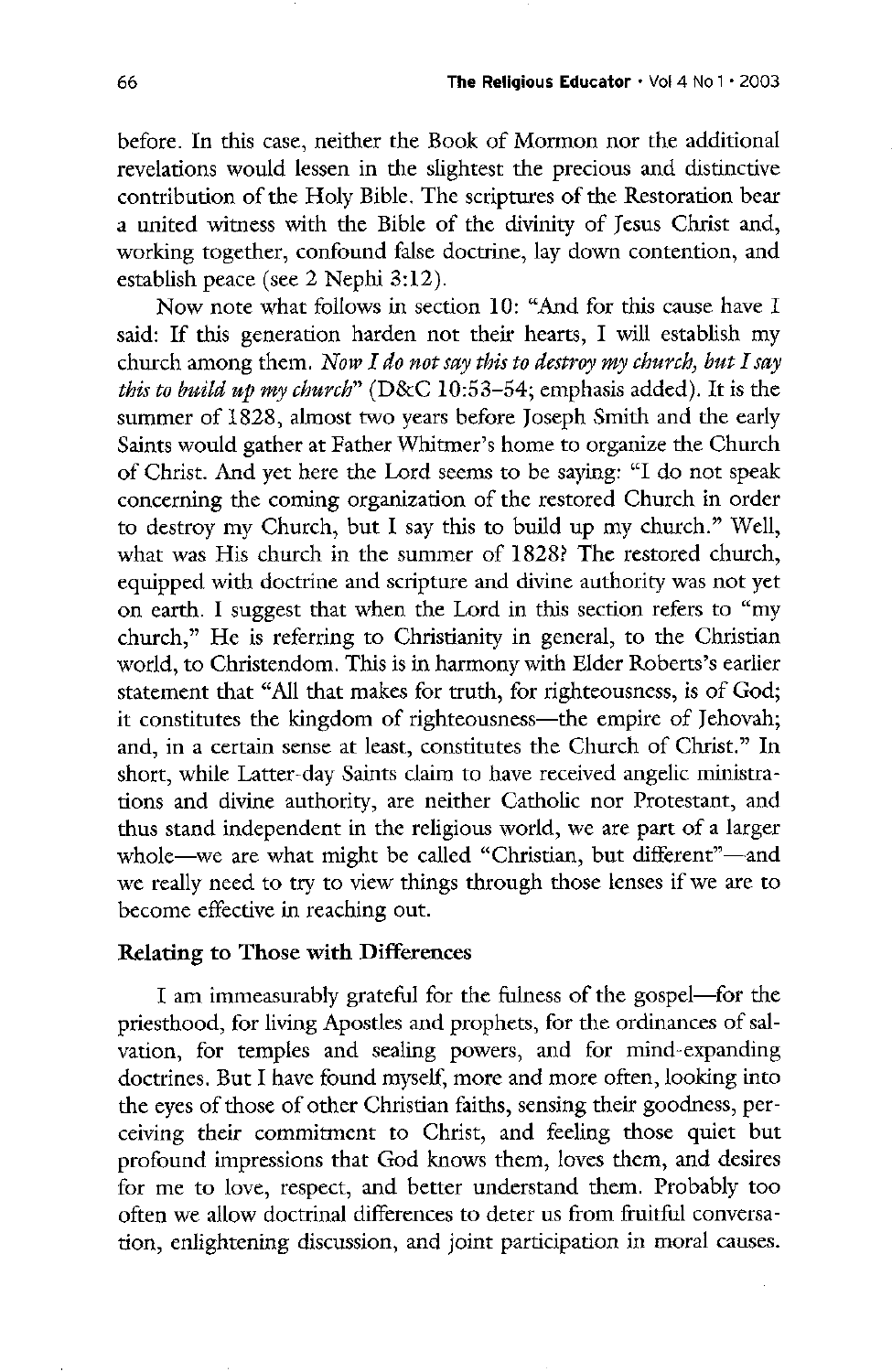This should not be. I believe with all my heart in God and in His Son, Jesus Christ. I am committed to the doctrine and practices of The Church of Jesus Christ of Latter-day Saints; indeed, I have never been more committed to my own religious faith than I am right now. At the same time, I have never been more liberal in my views—in the proper sense of that word *liberal*, meaning open, receptive—in regard to people of other faiths, especially Christian faiths. To some extent, I am motivated in this direction by the following statement from the prophet Mormon: "For behold, the Spirit of Christ is given to every man, that he may know good from evil; wherefore, I show unto you the way to judge; for every thing which inviteth to do good, and to persuade to believe in Christ, is sent forth by the power and gift of Christ; wherefore ye may know with a perfect knowledge it is of God"  $(Moroni 7:16)$ .

so often people of different religious persuasions simply talk past one another when they converse on religious matters. They may even use the same words, but they bring a different mind-set and an entirely different perspective to the encounter. In other situations, we employ a different vocabulary but intend to convey the same message. Confusion and misrepresentation inevitably follow. If there is anything needed in this confused world, it is understanding. While Latter-day saints readily acknowledge that not all who learn of our doctrine will accept what we teach, it is very important to us that others understand what we say and what we mean. Elder Neal A. Maxwell thus counseled, it is important in our relationships with our fellowmen that we approach them as neighbors and as brothers and sisters rather than coming at them flinging theological thunderbolts. $12<sup>12</sup>$ Outreach is not debate. Outreach is not ecumenism. Outreach is not associated with being timid to teach or hesitant to herald the message of the Restoration. Outreach entails neither compromise nor concession. Friendliness with others does not preclude firmness in our faith. To be involved with outreach is to comply with what Elder M. Russell Ballard called the "doctrine of inclusion." "Our doctrines and beliefs are important to us," he taught. "We embrace them and cherish them. I am not suggesting for a moment that we shouldn't. On the contrary, our peculiarity and the uniqueness of the message of the restored gospel of jesus christ are indispensable elements in offering the people of the world a clear choice. Neither am I suggesting that we should associate in any relationship that would place us or our families at spiritual risk." Quoting the First Presidency message from 1978, Elder Ballard reaffirmed: "Our message . . . is one of special love and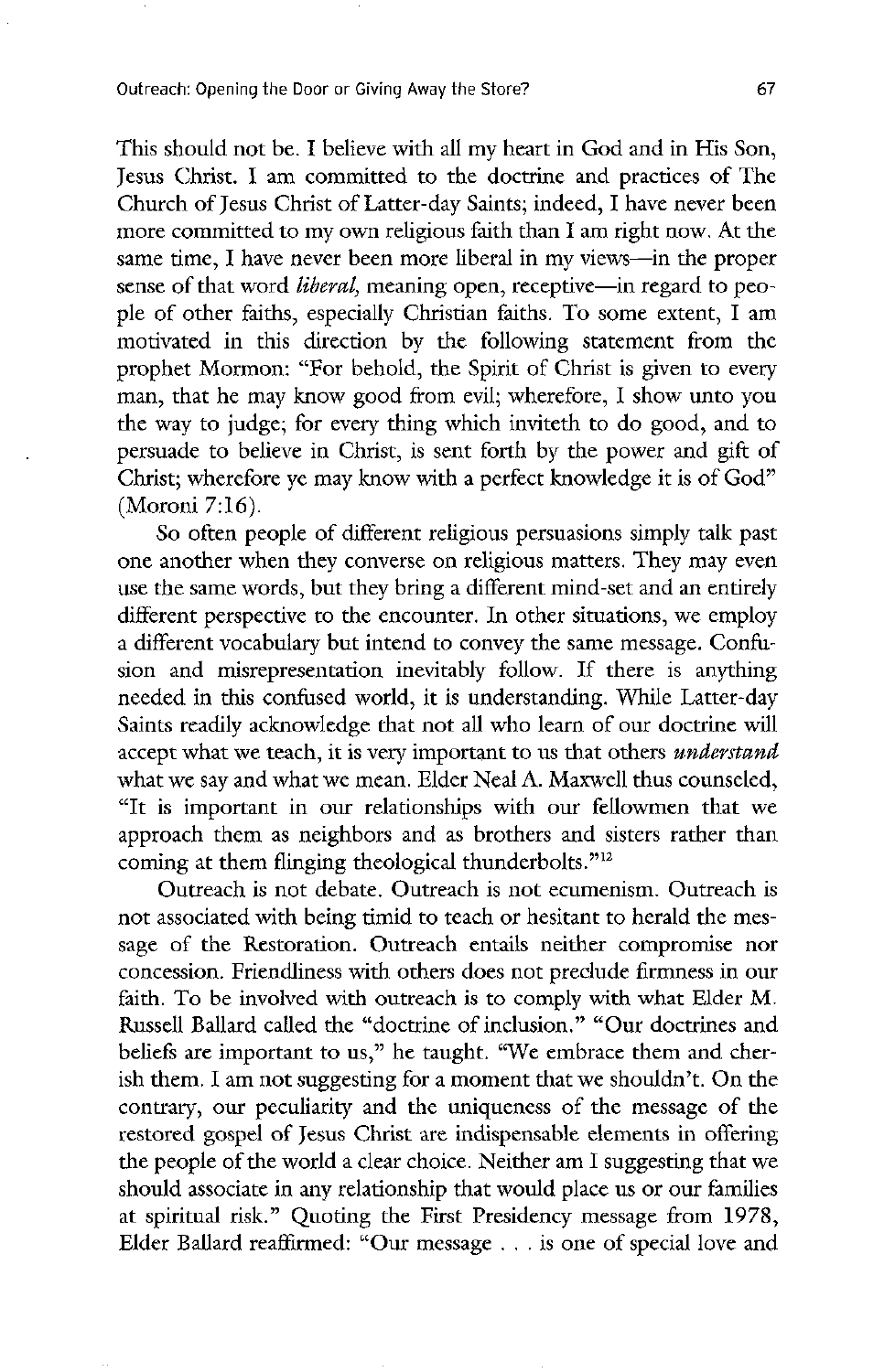concern for the eternal welfare of all men and women, regardless of religious belief, race, or nationality, knowing that we are truly brothers and sisters because we are sons and daughters of the same Eternal Father." "That is our doctrine," Elder Ballard concluded—"a doctrine of inclusion. That is what we believe. That is what we have been taught. Of all people on this earth, we should be the most loving, the kindest, and the most tolerant because of that doctrine."<sup>13</sup>

"Disagreeing with one another need not, and should not, be scary and divisive," Gregory Boyd writes, "so long as we keep our hearts and minds focused on the person of Jesus Christ. Indeed, when our hearts and minds are properly focused, our dialogues with one another, however impassioned they may be, become the means by which we lovingly help each other appreciate aspects of God's word we might otherwise overlook or fail to understand."<sup>14</sup> We can possess what my friend Richard Mouw, president of Fuller Theological Seminary, calls "convicted civility"—we can be completely committed to our own faith and way of life but also eager to learn and grow in understanding and thus treat those with differing views with the dignity and respect they deserve as sons or daughters of God.<sup>15</sup> Let me quote just a few statements from Richard Mouw's book:

As Martin Marty has observed, one of the real problems in modern life is that the people who are good at being civil often lack strong convictions and people who have strong convictions often lack civility.<sup>16</sup>

Being civil isn't just trying to be respectful toward the people we know. It is also to care about our *common life*.<sup>17</sup>

christians need to be careful about seeing civility as a mere strat egy for evangelism. As an evangelical Christian I want to be careful not to be misunderstood as I make this point. I want people to accept the evangel, the good news of salvation through Jesus Christ. I place a high priority on the evangelistic task. But this does not mean that Christian civility is simply an evangelistic ploy-being nice to people merely because we want them to become Christians.<sup>18</sup>

The quest for empathy can be helped along by a good dose of curiosity. We ought to want to become familiar with the experiences of people who are different from us simply out of a desire to understand the length and breadth of what it means to be human.<sup>19</sup>

We cannot place artificial limits on how God may speak to us. This has relevance to our encounters in the public square. When we approach others in a civil manner, we must listen carefully to them. Even when we strongly disagree with their basic perspectives, we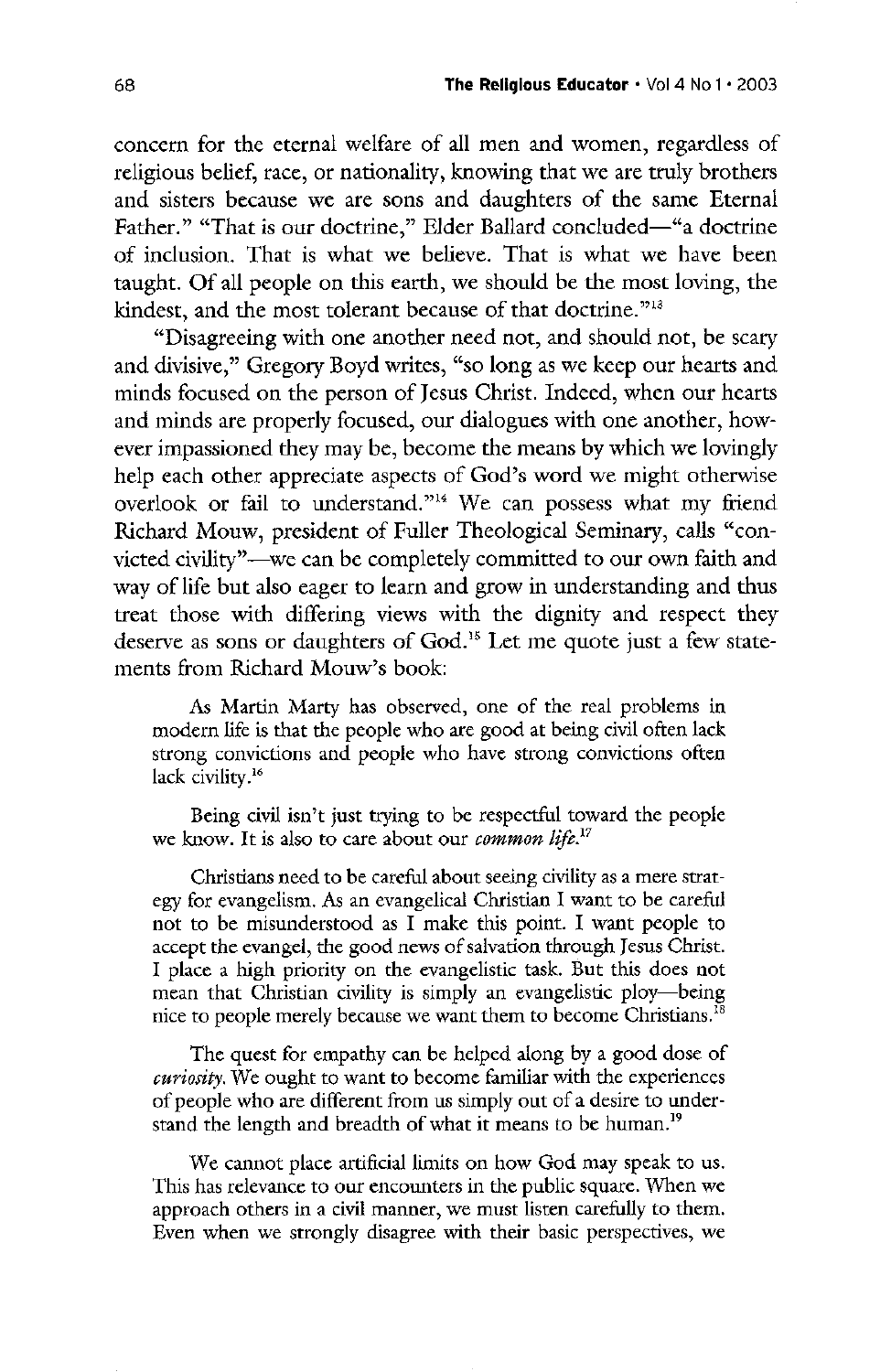must be open to the possibility that they will help us discern the truth more clearly. Being a civil Christian means being open to God's surprises. $20$ 

We cannot consistently develop empathy and curiosity and teachability in our relationships without the reinforcing experiences of divine grace. We can sustain open hearts toward others only because of the love that flows from the heart of God.<sup>21</sup>

[We need] to have such a total trust in Christ that we are not afraid to follow the truth wherever it leads us. He is "the true light, which enlightens everyone" (John 1:9). Jesus is the Truth. We do not have to be afraid, then, to enter into dialog with people from other religious traditions. If we find truth in what they say, we must step out in faith to reach for it-Jesus' arms will be there to catch us! $^{22}$ 

I have a hunch about what is going on with some Christians who worry about being "compromised" by their involvement in non-Christian settings. I suspect they are being influenced in some good ways by their work, but they're nervous about how to interpret this experience. $23$ 

President Hinckley said to the Latter-day Saints: "We want to be good neighbors; we want to be good friends. We feel we can differ the ologically with people without being disagreeable in any sense. We hope they feel the same way toward us. We have many friends and many associations with people who are not of our faith, with whom we deal constantly, and we have a wonderful relationship. It disturbs me when I hear about any antagonisms.  $\ldots$  I don't think they are necessary. I hope that we can overcome them." $24$ 

Consider other comments from President Hinckley:

Let us be good citizens of the nations in which we live. Let us be good neighbors in our communities. Let us acknowledge the diversity of our society, recognizing the good in all people. We need not make any surrender of our theology. But we can set aside any element of suspicion, of provincialism, of parochialism.<sup>25</sup>

Are we Christians? Of course we are! No one can honestly deny that. We may be somewhat different from the traditional pattern of Christianity. But no one believes more literally in the redemption wrought by the Lord Jesus Christ. No one believes more fundamentally that He was the Son of God, that He died for the sins of mankind, that He rose from the grave, and that He is the living resurrected Son of the living Father.

All of our doctrine, all of our religious practice stems from that one basic doctrinal position: "We believe in God, the Eternal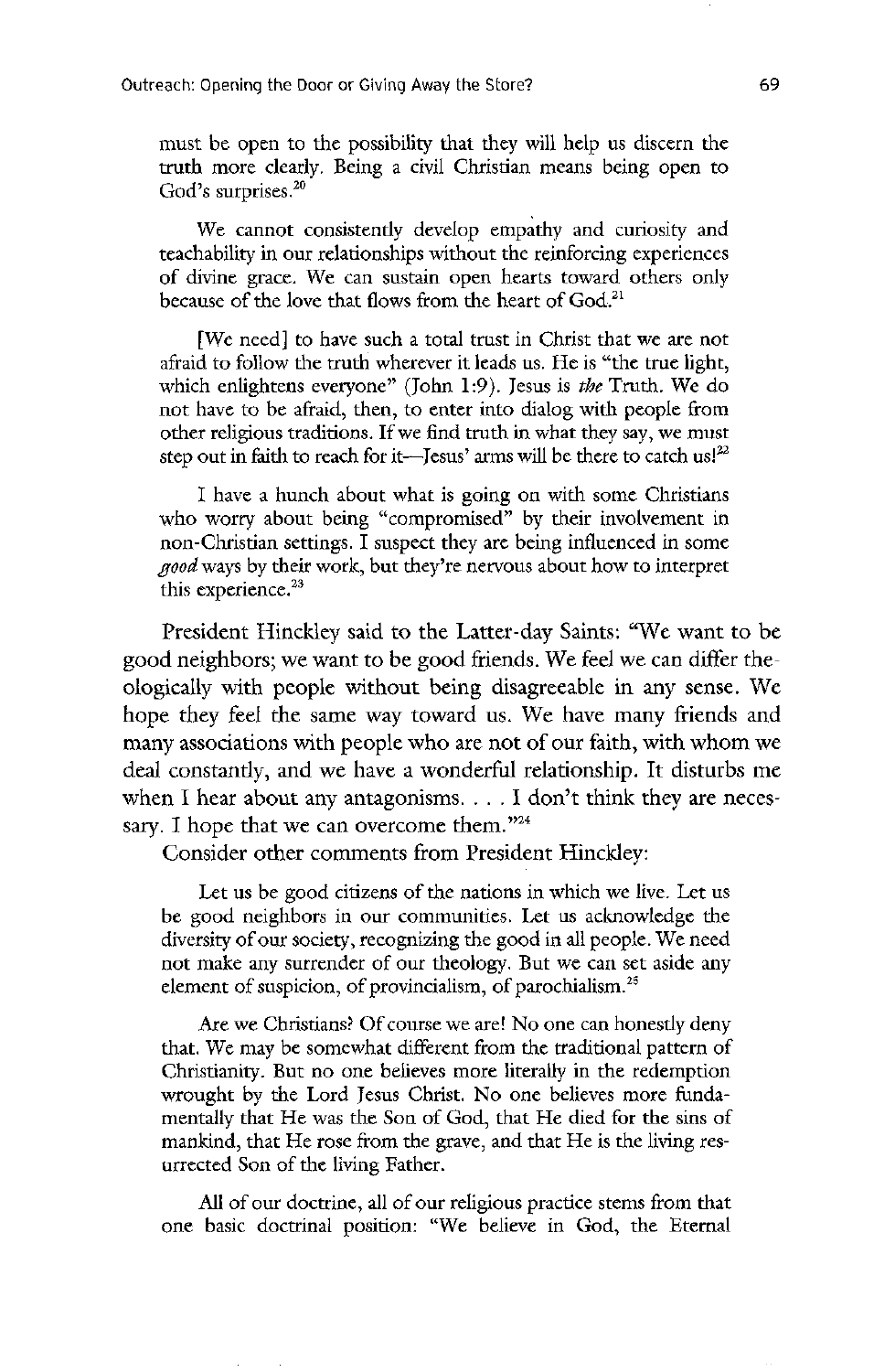Father, and in His Son, Jesus Christ, and in the Holy Ghost." This is the first article of our faith, and all else flows therefrom.<sup>26</sup>

We are met to worship the Lord, to declare His divinity and His living reality. We are met to reaffirm our love for Him and our knowledge of His love for us. No one, regardless of what he or she may say, can diminish that love.

There are some who try. For instance, there are some of other faiths who do not regard us as Christians. That is not important. How we regard ourselves is what is important. We acknowledge without hesitation that there are differences between us. Were this not so, there would have been no need for a restoration of the gospel

I hope we do not argue over this matter. There is no reason to debate it. We simply, quietly, and without apology testify that God has revealed Himself and His Beloved Son in opening this full and final dispensation of His work. $27$ 

Our entire case as members of The Church of Jesus Christ of Latter-day Saints rests on the validity of [Joseph Smith's] First Vision. It was the parting of the curtain to open this, the dispensation of the fulness of times. Nothing on which we base our doctrine, nothing we teach, nothing we live by is of greater importance than

this initial declaration. . . .

Are we Christians? Of course we are Christians. We believe in Christ. We worship Christ. We take upon ourselves in solemn covenant His holy name. The Church to which we belong carries His name. He is our Lord, our Savior, our Redeemer through whom came the great Atonement with salvation and eternal life.<sup>28</sup>

Now, brethren and sisters, let us return to our homes with resolution in our hearts to do a little better than we have done in the past. We can all be a little kinder, a little more generous, a little more thoughtful of one another. We can be a little more tolerant and friendly to those not of our faith, going out of our way to show our respect for them. We cannot afford to be arrogant or self-righteous. It is our obligation to reach out in helpfulness, not only to our own but to all others as well. Their interest in and respect for this Church will increase as we do so.<sup>29</sup>

Our membership has grown. I believe it has grown in faithfulness.  $\ldots$ . Those who observe us say that we are moving into the mainstream of religion. We are not changing. The world's perception of us is changing. We teach the same doctrine. We have the same organization. We labor to perform the same good works. But the old hatred is disappearing; the old persecution is dying. People are better informed. They are coming to realize what we stand for and what we do.<sup>30</sup>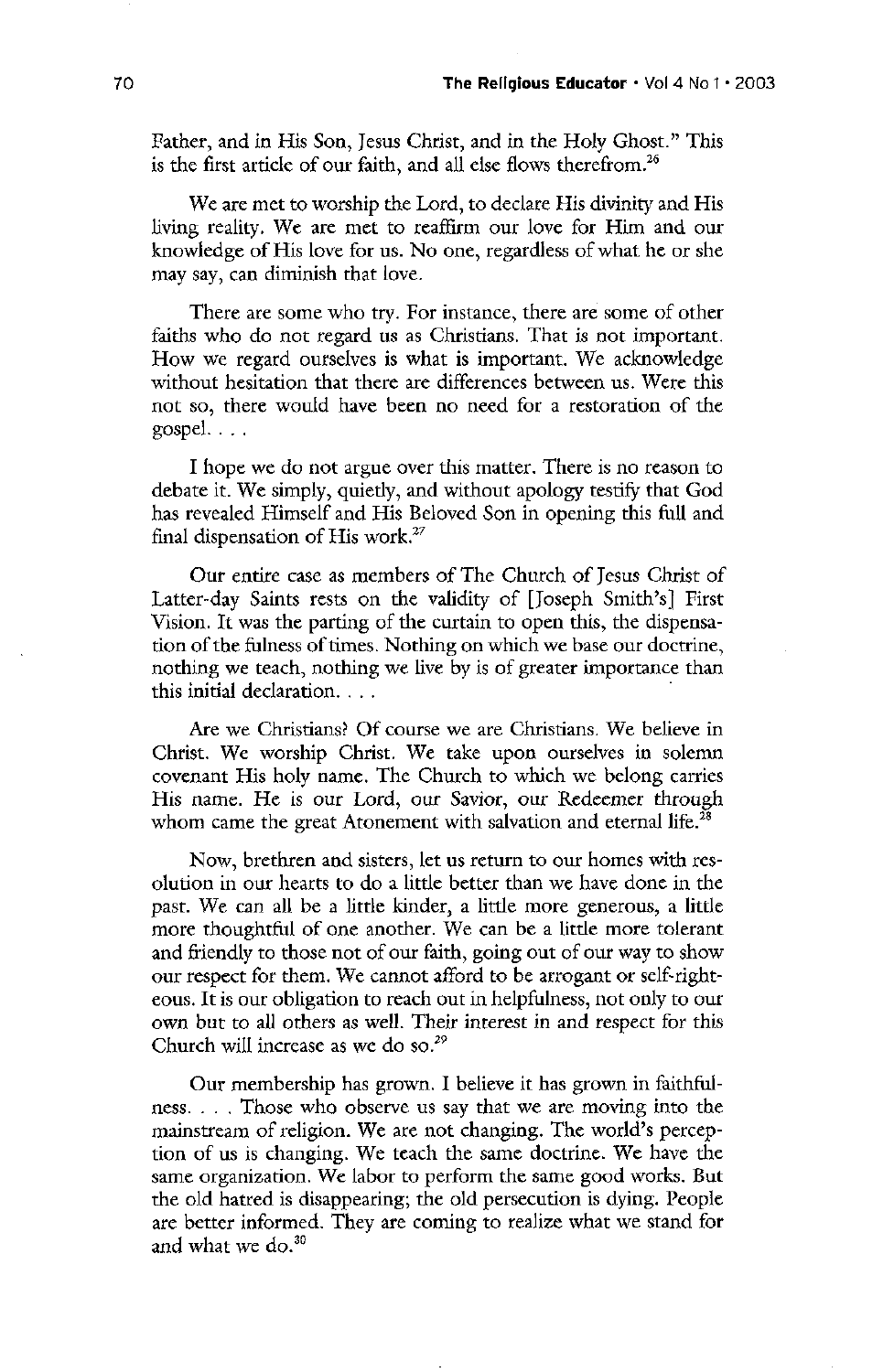As a Church we have critics, many of them. They say we do not believe in the traditional Christ of Christianity. There is some substance to what they say. Our faith, our knowledge is not based on ancient tradition, the creeds which came of a finite understanding and out of the almost infinite discussions of men trying to arrive at a definition of the risen Christ. Our faith, our knowledge comes of the witness of a prophet in this dispensation who saw before him the great God of the universe and His Beloved Son, the resurrected Lord Jesus Christ. . . . It is out of that knowledge, rooted deep in the soil of modern revelation, that we, in the words of Nephi, "talk of Christ, we rejoice in Christ, we preach of Christ, we prophesy of Christ, and we write according to our prophecies, that [we and] our children may know to what source  $[we]$  may look for a remission of [our] sins.<sup> $n^{31}$ </sup>

President Brigham Young explained that "we, the Latter-day Saints, take the liberty of believing more than our Christian brethren: we not only believe  $\ldots$  the Bible, but  $\ldots$  the whole of the plan of salvation that Jesus has given to us. Do we differ from others who believe in the Lord Jesus Christ? No, only in believing more."<sup>32</sup> It is, of course, the "more" that makes many in the Christian world very nervous and usually suspicious of us. But it is the "more" that allows us to make a

meaningful contribution in the religious world

The older I get, the less prone I am to believe in coincidence. Like you, I believe that God has not only a divine plan for the ultimate establishment of the kingdom of God on earth but also an individualized plan for you and me. I gladly and eagerly acknowledge His hand in all things, including the orchestration of events in our lives and the interlacing of our daily associations. I believe He brings people into our path who can bless and enlighten us, and I know that He brings us into contact with people whose acquaintanceship will, down the road, open doors, dissolve barriers, and make strait the way of the Lord.

Joseph Smith observed: "While one portion of the human race is judging and condemning the other without mercy, the Great Parent of the universe looks upon the whole of the human family with a fatherly care and paternal regard; He views them as His offspring, and without any of those contracted feelings that influence the children of men causes 'His sun to rise on the evil and on the good, and sendeth rain on the just and on the unjust.' He holds the reins of judgment in His hands; He is a wise Lawgiver, and will judge all men, not according to the narrow, contracted notions of men, but, 'according to the deeds done in the body whether they be good or evil.<sup>2733</sup> Thus, our charge, in the words of President Howard W. Hunter, is to "seek to enlarge the circle of love and understanding among all the people of the earth."<sup>34</sup>  $\blacksquare$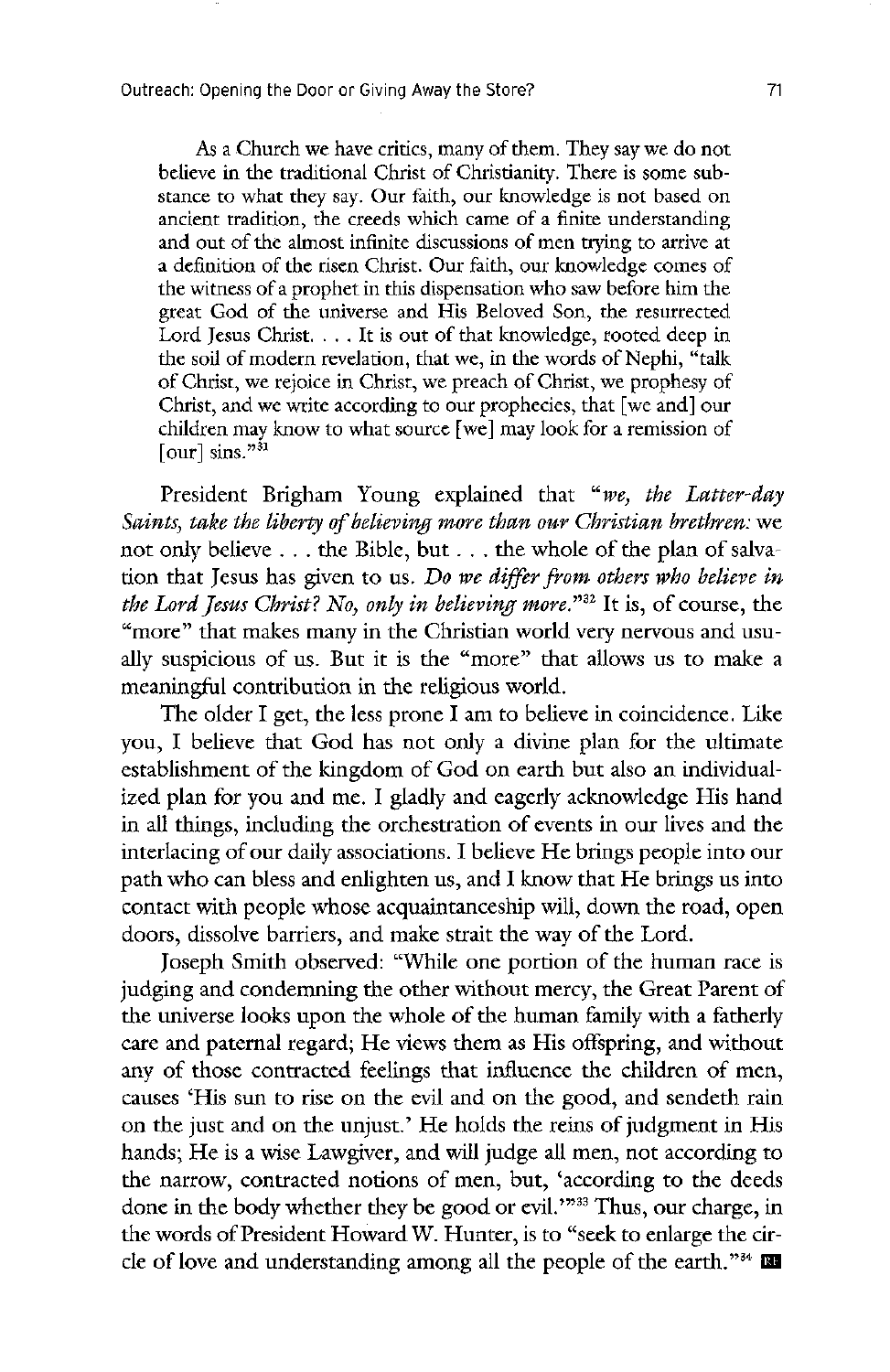### **Notes**

 $\sim$   $\sim$ 

1. Howard W. Hunter, in Conference Report, October 1991, 22.

2. Gordon B. Hinckley, in Conference Report, April 1998, 3.

3. C. S. Lewis, Mere Christianity (New York: Touchstone, 1996), 178.

4. Bruce R. McConkie, in Conference Report, October 1968, 135.

5. Ezra Taft Benson, in Conference Report, April 1972, 49; citing Orson F. Whitney, in Conference Report, April 1928, 59.

6. B. H. Roberts, in Conference Report, April 1906, 14-15; emphasis added.

7. Gregory A. Boyd, God of the Possible (Grand Rapids, Michigan: Baker Books, 2000), 17.

8. Boyd, God of the Possible, 130; see also Clark H. Pinnock, Most Moved Mover: A Theology of God's Openness (Grand Rapids, Michigan: Baker, 2001), 65–111; Roger E. Olson, The Story of Christian Theology (Downers Grove, Illinois: Intervarsity, 1999), 54-57.

9. Boyd K. Packer, in Conference Report, April 2000, 7.

10. Gordon B. Hinckley, in Conference Report, October 2002, 85.

11. Joseph F. Smith, Gospel Doctrine (Salt Lake City: Deseret Book, 1971), 398–99; see also 31, 395, and Joseph F. Smith in *Journal of Discourses* (Liverpool: F. D. Richards and Sons, 1851-86), 15:325.

12. Neal A. Maxwell, Wherefore, Ye Must Press Forward (Salt Lake City: Deseret Book, 1977), 127.

13. M. Russell Ballard, in Conference Report, October 2001, 44-45.

14. Boyd, God of the Possible, 20.

15. See Richard Mouw, Uncommon Decency: Christian Civility in an Uncivil World (Downers Grove, Illinois: Intervarsity Press, 1992).

16. Mouw, Uncommon Decency, 12.

17. Mouw, Uncommon Decency, 25.

18. Mouw, Uncommon Decency, 28.

19. Mouw, Uncommon Decency,  $63-64$ .

20. Mouw, Uncommon Decency, 67.

21. Mouw, Uncommon Decency, 69.

22. Mouw, Uncommon Decency, 106.

23. Mouw, Uncommon Decency, 112.

24. Gordon B. Hinckley, in Sheri L. Dew, Go Forward with Faith: The Biography of Gordon B. Hinckley (Salt Lake City: Deseret Book, 1996), 576.

25. Gordon B. Hinckley, in Conference Report, April 1997, 116.

26. Gordon B. Hinckley, "Excerpts from Recent Addresses of President Gordon B. Hinckley," Ensign, February 1998, 73.

27. Gordon B. Hinckley, in Conference Report, April 1998, 3.

28. Gordon B. Hinckley, in Conference Report, October 1998, 90-91.

29. Gordon B. Hinckley, in Conference Report, April 1999, 116; see also April 2000, 110; April 2001, 4.

30. Gordon B. Hinckley, in Conference Report, October 2001, 3-4.

31. Gordon B. Hinckley, in Conference Report, April 2002, 107-8.

32. Brigham Young, in Journal of Discourses, 13:56; emphasis added.